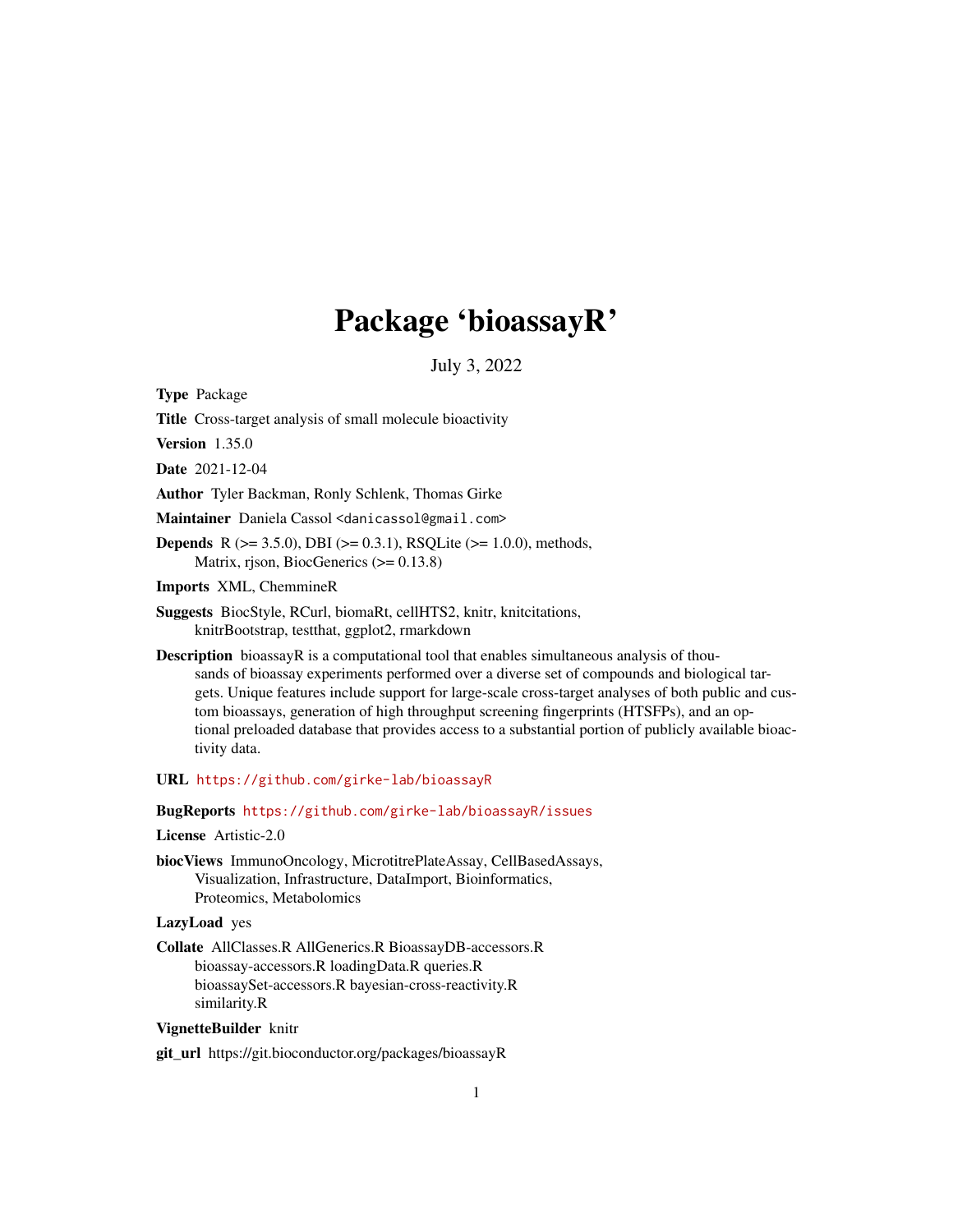git\_branch master git\_last\_commit 526955f git\_last\_commit\_date 2022-04-26 Date/Publication 2022-07-03

## R topics documented:

| 3              |
|----------------|
| $\overline{4}$ |
| 5              |
| 6              |
| $\overline{7}$ |
| 8              |
| 9              |
| 10             |
| 11             |
| 13             |
| 14             |
| 15             |
| 16             |
| 18             |
|                |
| <b>20</b>      |
| 21             |
| 22             |
| 23             |
|                |
| 25             |
| 26             |
| 27             |
|                |
| 29             |
| 31             |
| 32             |
|                |
| 34             |
| 35             |
|                |
|                |
|                |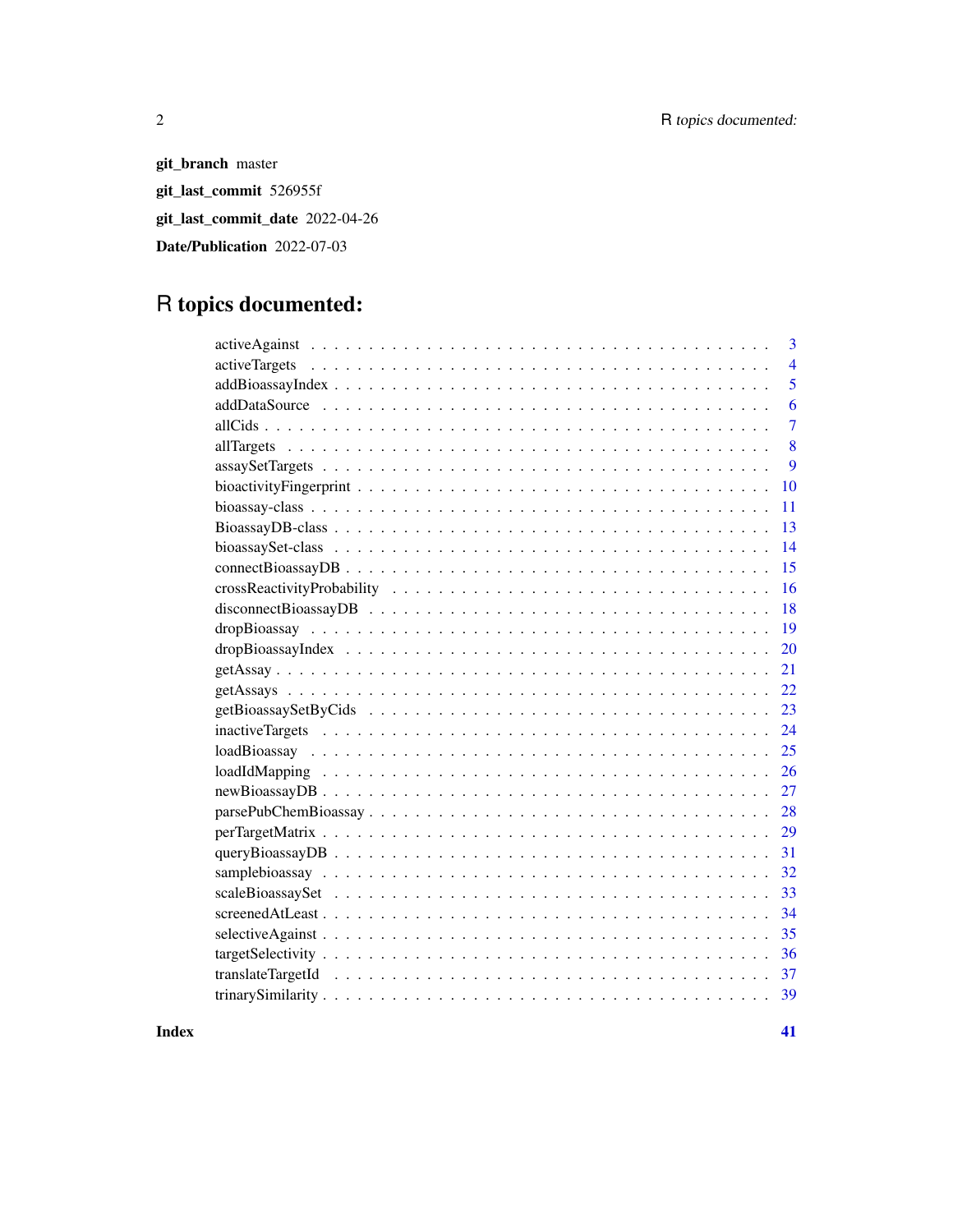<span id="page-2-0"></span>

Returns a data. frame of small molecule cids which show activity against a specified target. Each row name represents a cid which shows activity, and the total screens and the percent active are shown in their respective columns.

#### Usage

activeAgainst(database, target)

#### Arguments

| database | A BioassayDB database to query.                                               |
|----------|-------------------------------------------------------------------------------|
| target   | A string or integer containing a target_id referring to a target of interest. |

#### Value

A data.frame where the row names represent each compound showing activity against the specified target. The second column shows the number of distinct assays in which this cid was screened against the target, and the first column shows the percentage of these which exhibited activity.

#### Author(s)

Tyler Backman

#### Examples

```
## connect to a test database
extdata_dir <- system.file("extdata", package="bioassayR")
sampleDatabasePath <- file.path(extdata_dir, "sampleDatabase.sqlite")
sampleDB <- connectBioassayDB(sampleDatabasePath)
```

```
## get cids of compounds which show activity against target 116516899
myCids <- row.names(activeAgainst(sampleDB, "166897622"))
```
## disconnect from database disconnectBioassayDB(sampleDB)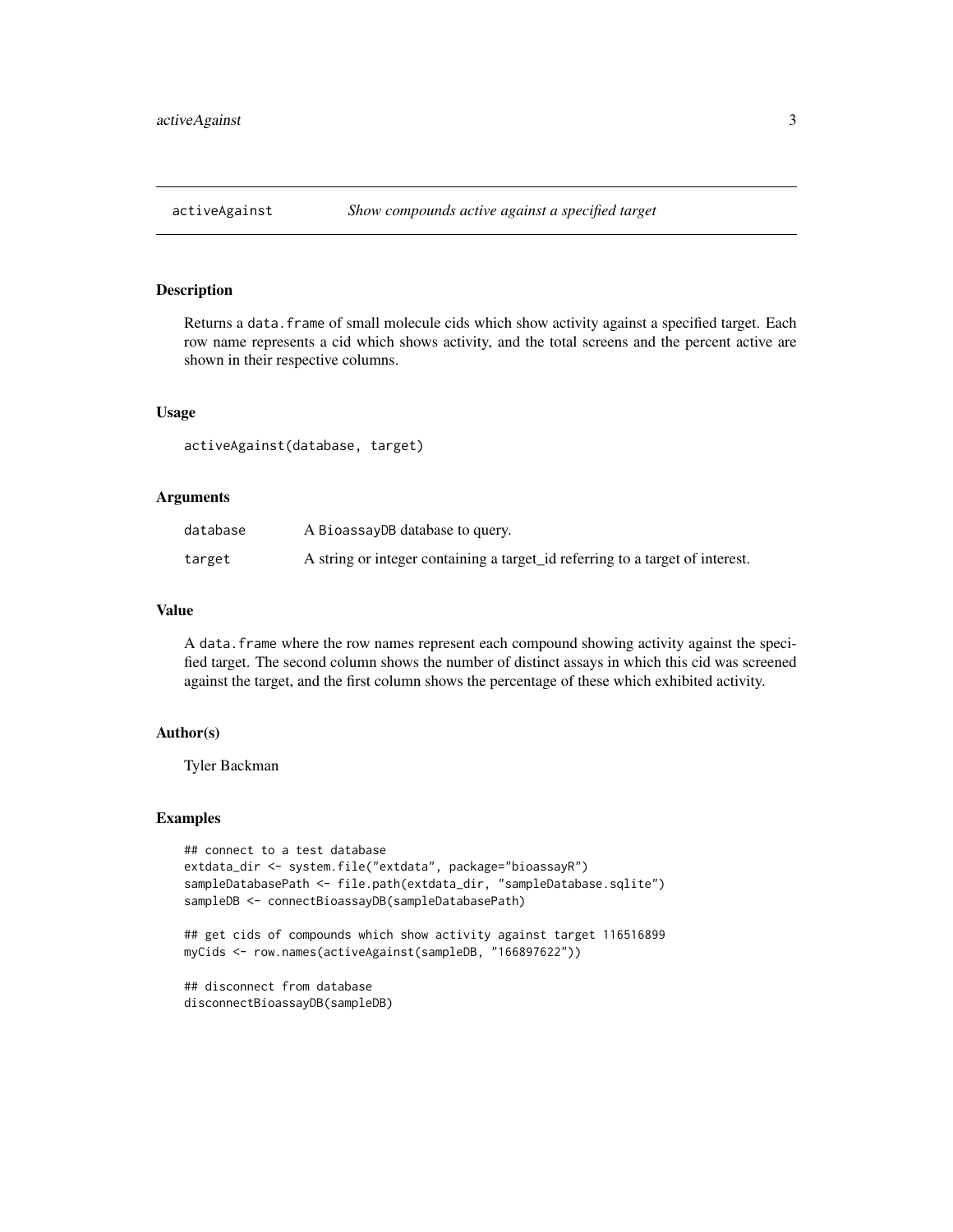<span id="page-3-1"></span><span id="page-3-0"></span>

Returns a data. frame of the targets, which a given small molecule (specified by cid) shows activity against. For each target, a single row shows the total number of distinct screens it participated in, and the fraction of those in which it exhibits activity.

## Usage

activeTargets(database, cid)

## Arguments

| database | A BioassayDB database to query.                                     |
|----------|---------------------------------------------------------------------|
| cid      | A string or integer containing a cid referring to a small molecule. |

#### Value

A data.frame where the row names represent each target the specified compound shows activity against, and the columns show the total screens and the fraction in which the compound was active.

## Author(s)

Tyler Backman

## See Also

[inactiveTargets](#page-23-1)

## Examples

```
## connect to a test database
extdata_dir <- system.file("extdata", package="bioassayR")
sampleDatabasePath <- file.path(extdata_dir, "sampleDatabase.sqlite")
sampleDB <- connectBioassayDB(sampleDatabasePath)
```

```
## get targets that compound 2244 shows activity against
myTargets <- row.names(activeTargets(sampleDB, "2244"))
```
## disconnect from database disconnectBioassayDB(sampleDB)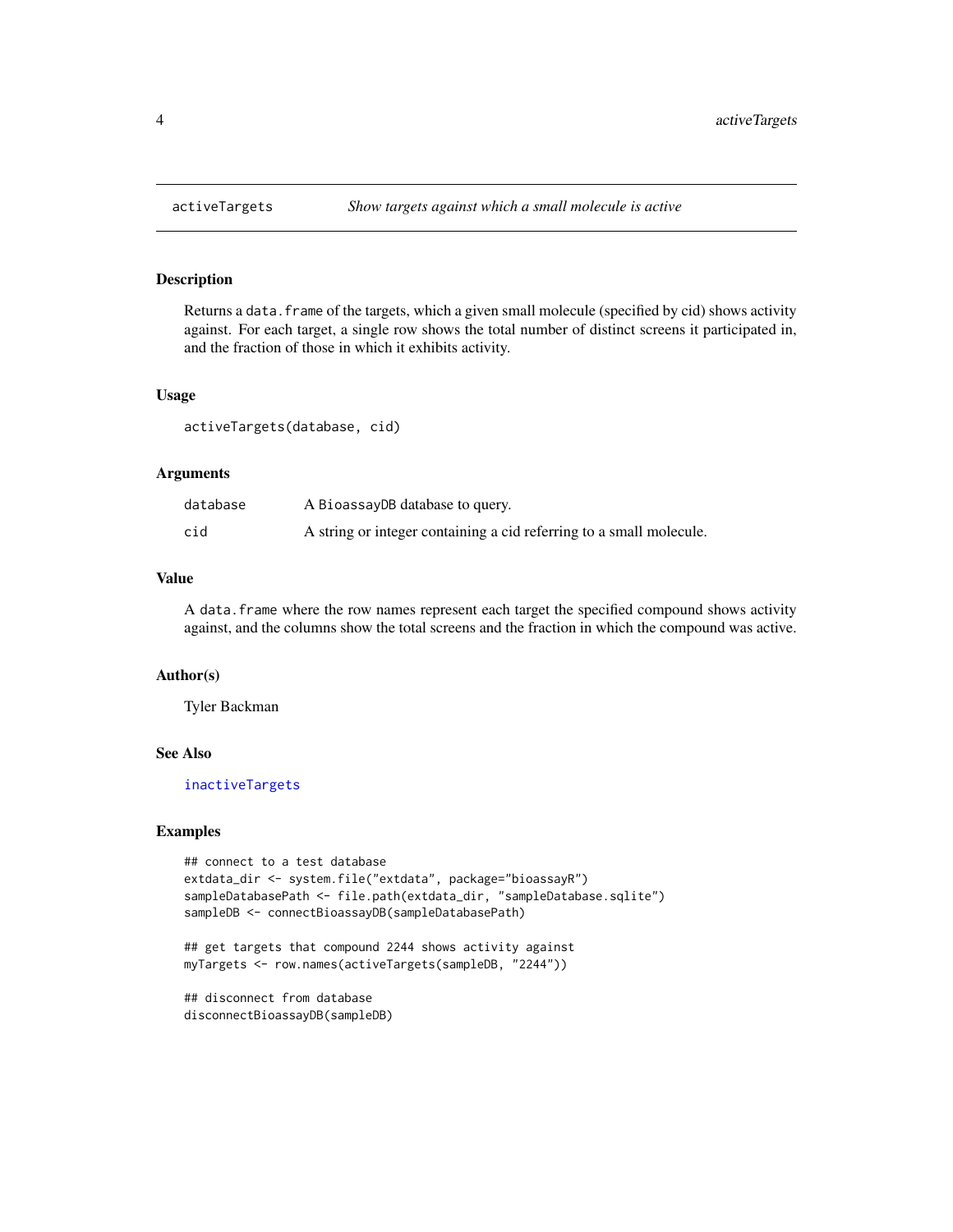<span id="page-4-0"></span>Indexing a bioassayR database before performing queries will drastically improve query performance. However, it will also slow down loading large amounts of additional data. Therefore, we recommend loading the majority of your data, using this function to index, and then performing queries.

#### Usage

```
addBioassayIndex(database)
```
## Arguments

database A BioassayDB database to be indexed.

## Author(s)

Tyler Backman

```
## create test database
library(bioassayR)
filename <- tempfile()
mydb <- newBioassayDB(filename, indexed=FALSE)
## load any data at this point
## add database index
addBioassayIndex(mydb)
# perform queries here
## close and delete test database
disconnectBioassayDB(mydb)
unlink(filename)
```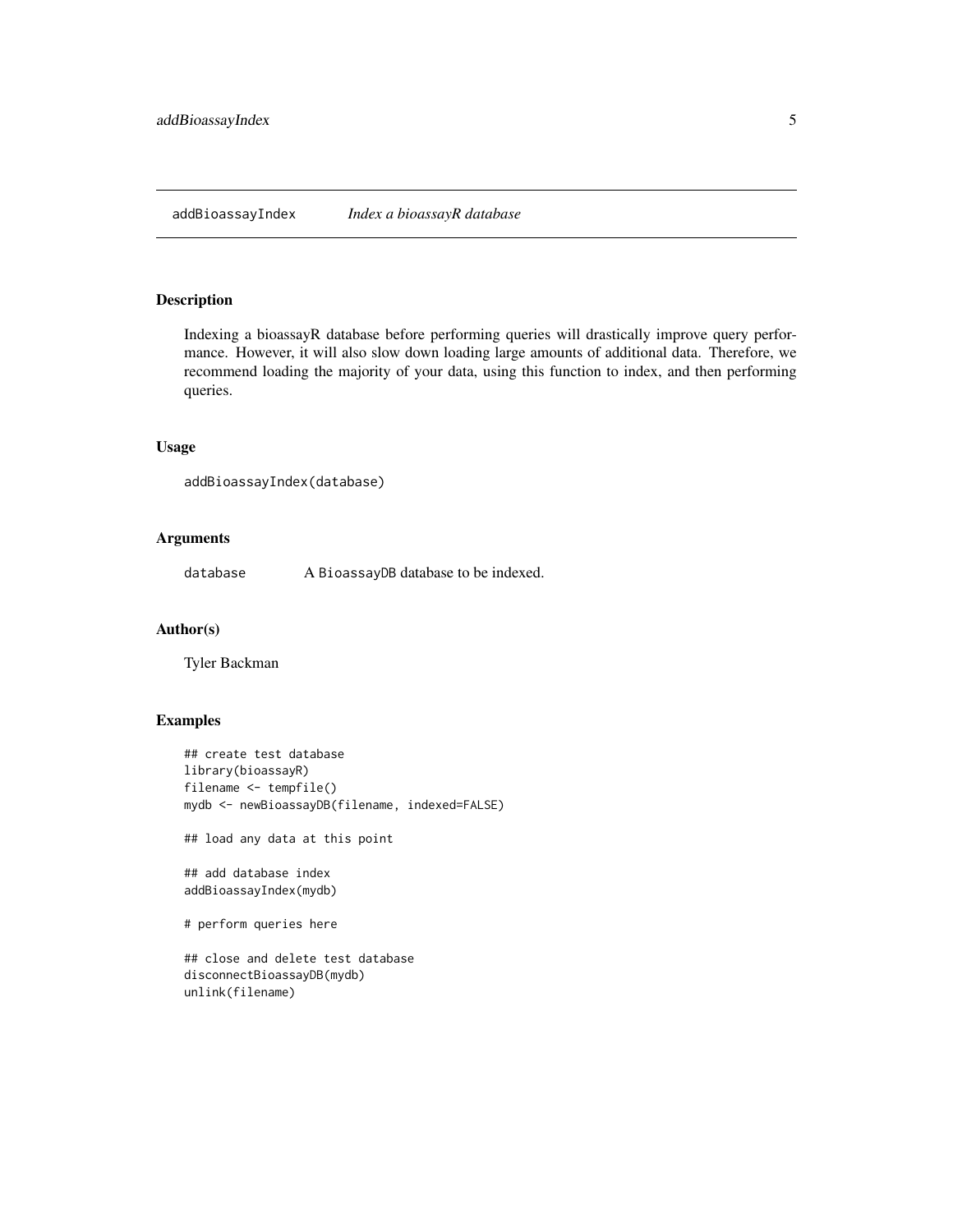This function adds a new data source (name/description and version) for tracking data within a bioassayR database. This can be used later to identify the source of any specific activity data within the database, or to limit analysis to data from specific source(s).

#### Usage

addDataSource(database, description, version)

#### Arguments

| database    | A BioassayDB database to add a new data source to.                                                                                                          |
|-------------|-------------------------------------------------------------------------------------------------------------------------------------------------------------|
| description | A string containing a name or description of the new data source. This exact<br>value will be used as a key for querying and loading data from this source. |
| version     | A string with the version and/or date of the data source. This can be used to<br>track the date in which a non-version data source was mirrored.            |

## Author(s)

Tyler Backman

```
## create a test database
library(bioassayR)
filename <- tempfile()
mydb <- newBioassayDB(filename, indexed=FALSE)
## add a new data source
addDataSource(mydb, description="bioassayR_sample", version="1.0")
## list data sources loaded
mydb
```

```
## close and delete database
disconnectBioassayDB(mydb)
unlink(filename)
```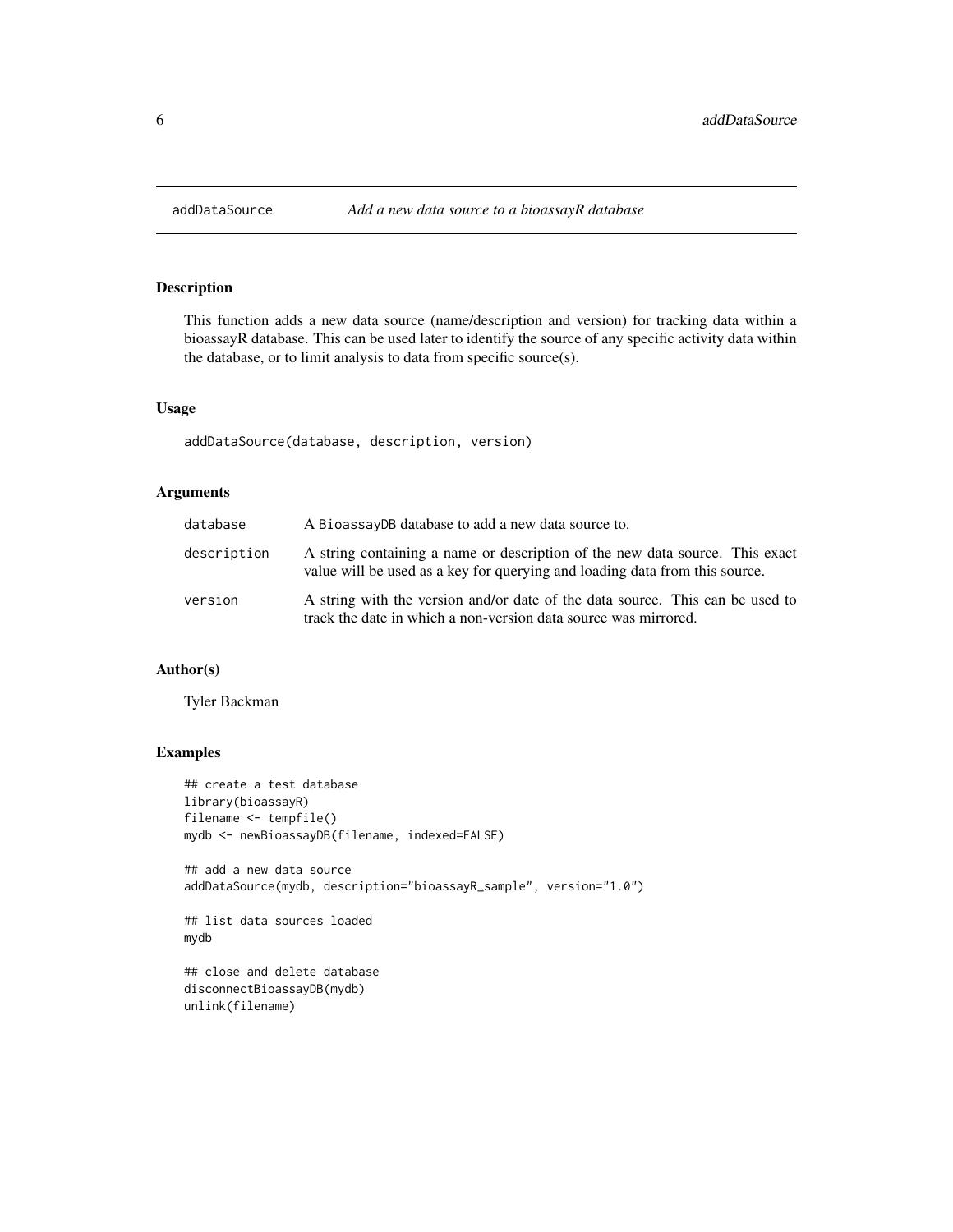<span id="page-6-0"></span>allCids *List compound cids in a* BioassayDB*,* bioassay*,* bioassaySet*, or target matrix (*dgCMatrix*) object*

#### Description

Returns a vector of small molecule cids contained within a BioassayDB, bioassay, bioassaySet, or target matrix (dgCMatrix) object. It can optionally only returned cids labeled as active.

## Usage

```
allCids(inputObject, activesOnly = FALSE)
```
#### Arguments

| inputObiect | A BioassayDB, bioassay, bioassaySet, or target matrix (dgCMatrix) object<br>to query. |
|-------------|---------------------------------------------------------------------------------------|
| activesOnlv | logical. Should only active compounds be returned? Defaults to FALSE.                 |

#### Value

A vector of distinct small molecule cids. No particular order is guranteed.

## Author(s)

Tyler Backman

```
## connect to a test database
extdata_dir <- system.file("extdata", package="bioassayR")
sampleDatabasePath <- file.path(extdata_dir, "sampleDatabase.sqlite")
sampleDB <- connectBioassayDB(sampleDatabasePath)
```

```
## get all compound cids
myCids <- allCids(sampleDB)
```

```
## get only active compound cids
activeCids <- allCids(sampleDB, activesOnly = TRUE)
```

```
## disconnect from database
disconnectBioassayDB(sampleDB)
```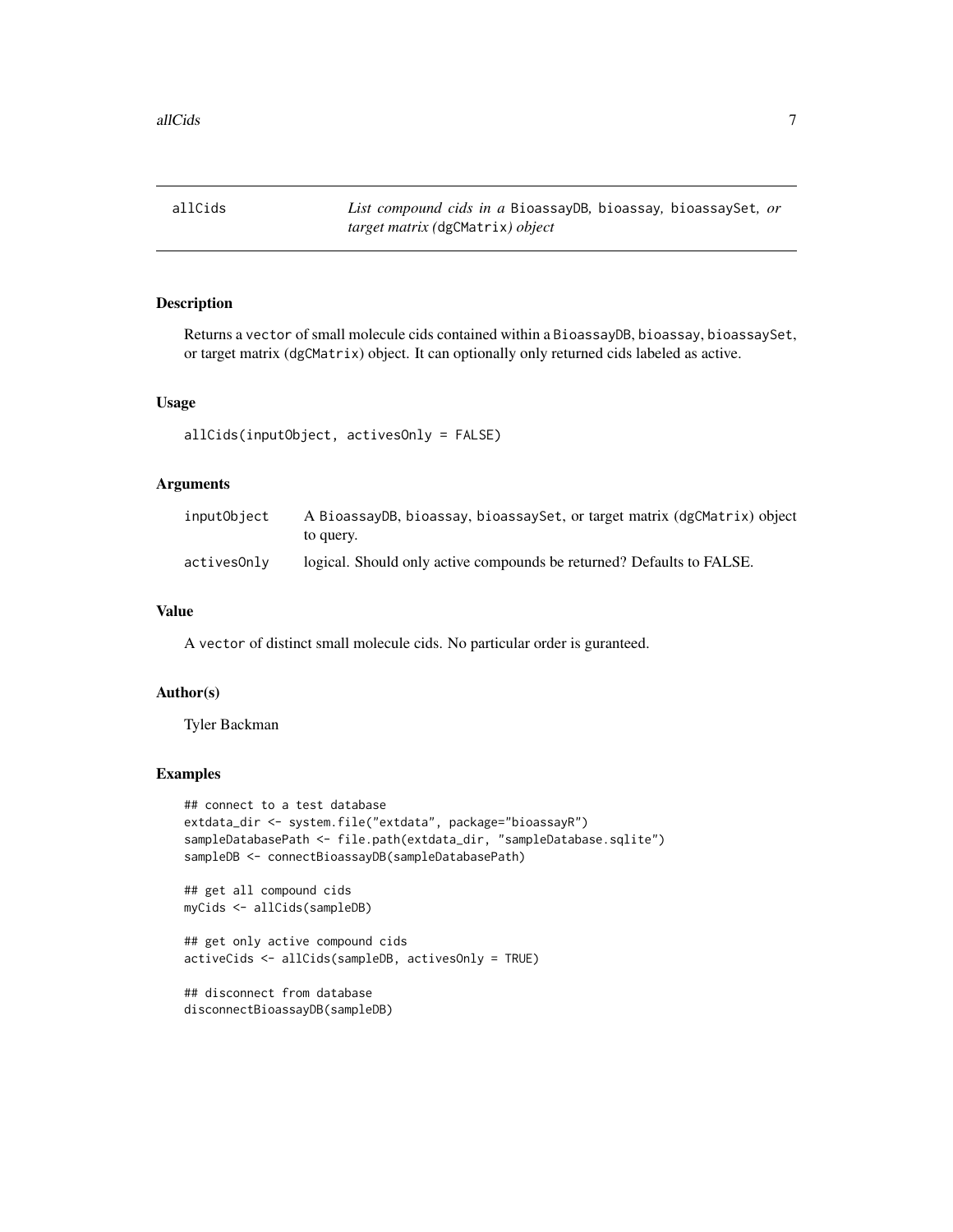<span id="page-7-0"></span>

Returns a vector of target ids contained within a BioassayDB, bioassay, bioassaySet, or target matrix (dgCMatrix) object.

## Usage

```
allTargets(inputObject)
```
## Arguments

inputObject A BioassayDB, bioassay, bioassaySet, or target matrix (dgCMatrix) object to query.

## Value

A vector of distinct target ids. No particular order is guaranteed.

## Author(s)

Tyler Backman

```
## connect to a test database
extdata_dir <- system.file("extdata", package="bioassayR")
sampleDatabasePath <- file.path(extdata_dir, "sampleDatabase.sqlite")
sampleDB <- connectBioassayDB(sampleDatabasePath)
```

```
## get all target ids
myTargets <- allTargets(sampleDB)
```

```
## disconnect from database
disconnectBioassayDB(sampleDB)
```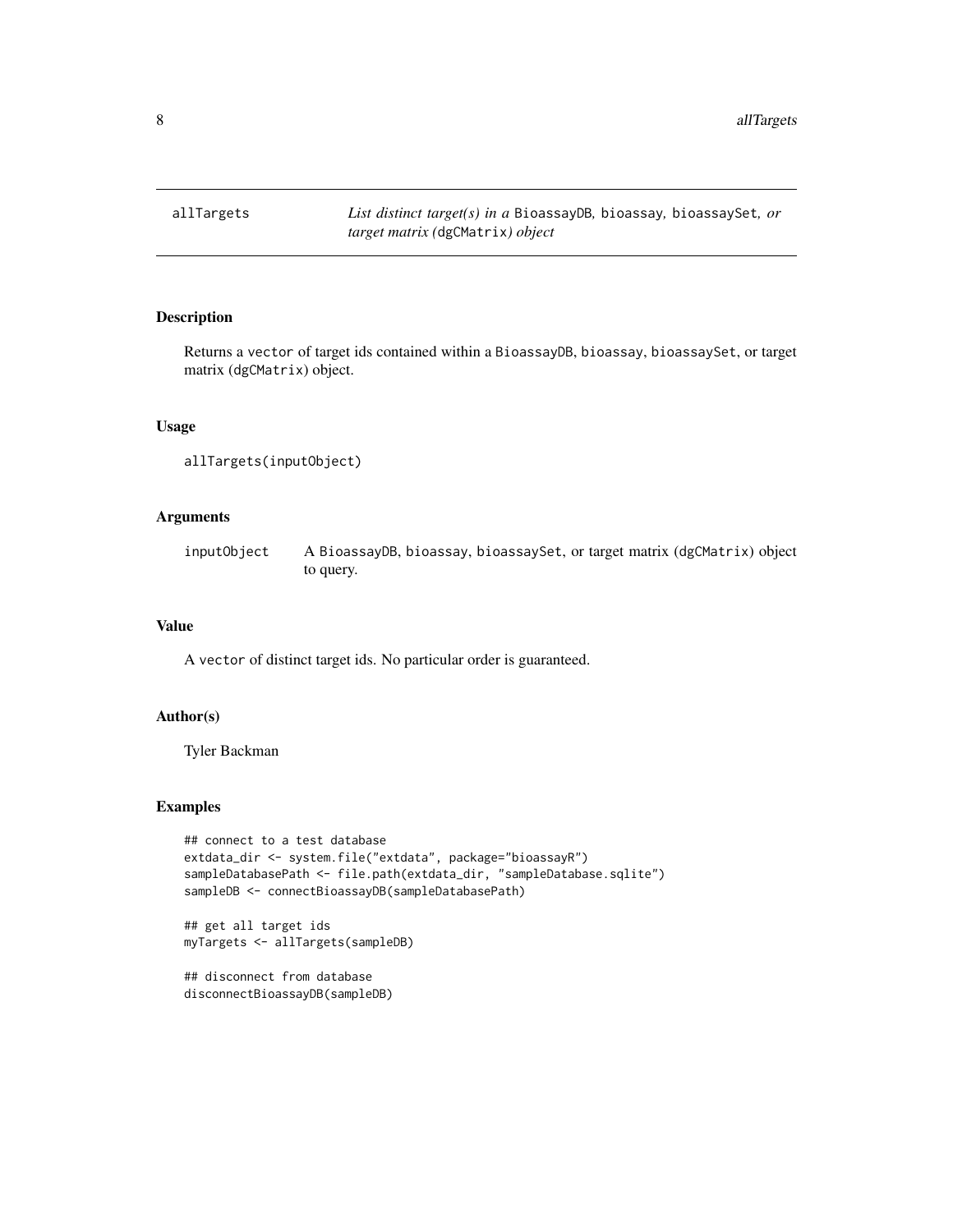<span id="page-8-0"></span>assaySetTargets *Return targets of assays in a* bioassaySet *object*

## Description

This takes a bioassaySet of multiple assays and returns a vector of the targets of each, with the assay identifiers themselves (aids) as names. If a single assay contains multiple targets, these will all be listed.

#### Usage

```
assaySetTargets(assays)
```
## Arguments

| assays | A bioassaySet object with data from multiple assays, some of which may share |
|--------|------------------------------------------------------------------------------|
|        | a common target.                                                             |

## Value

A character vector of the targets of each, with the assay identifiers themselves (aids) as names

#### Author(s)

Tyler William H Backman

```
## connect to a test database
extdata_dir <- system.file("extdata", package="bioassayR")
sampleDatabasePath <- file.path(extdata_dir, "sampleDatabase.sqlite")
sampleDB <- connectBioassayDB(sampleDatabasePath)
## retrieve three assays
assays <- getAssays(sampleDB, c("673509","103","105"))
assays
## get the targets for these assays
myTargets <- assaySetTargets(assays)
myTargets
## disconnect from sample database
disconnectBioassayDB(sampleDB)
```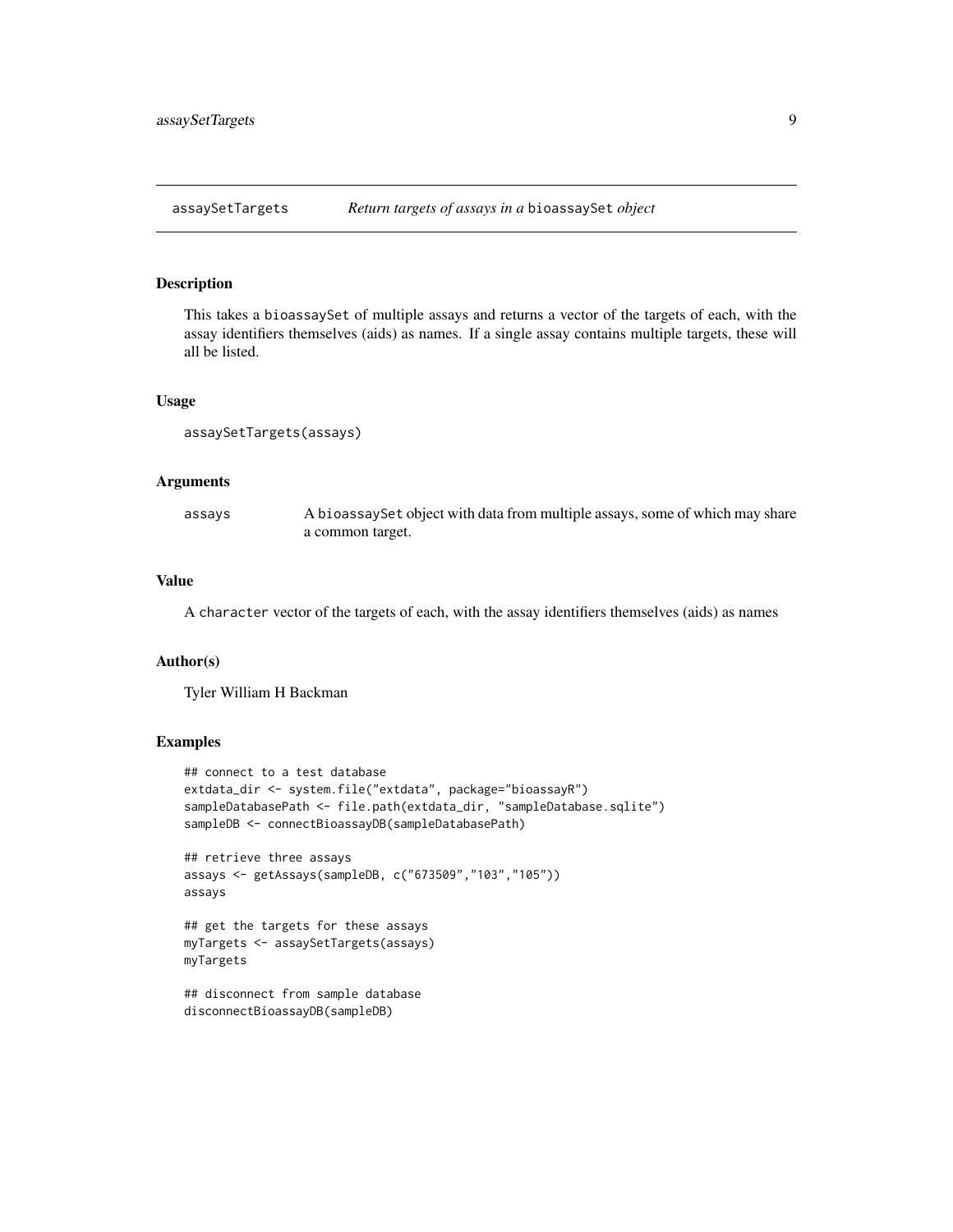#### <span id="page-9-1"></span><span id="page-9-0"></span>bioactivityFingerprint

*Create an* ChemmineR FPset *object that contains bioactivity results for a given set of compounds and targets.*

#### Description

Returns a custom binary descriptor fingerprint for a given set of query cids and target compounds, based on the activity data within a bioassaySet object.

## Usage

```
bioactivityFingerprint(bioassaySet, targets = FALSE, summarizeReplicates = "activesFirst")
```
## Arguments

| bioassaySet         | A bioassaySet object to generate fingeprints from. For a given compound<br>set, this can be generated from a database using the getBioassaySetByCids<br>function.                                                                                                                                                                                                                                                                                                                                                                                                                                                                                                                                                              |  |
|---------------------|--------------------------------------------------------------------------------------------------------------------------------------------------------------------------------------------------------------------------------------------------------------------------------------------------------------------------------------------------------------------------------------------------------------------------------------------------------------------------------------------------------------------------------------------------------------------------------------------------------------------------------------------------------------------------------------------------------------------------------|--|
| targets             | An optional list of target $id(s)$ to consider when creating the binary fingerprint.<br>If a listed target is not in the bioassaySet, or has no active scores it will still<br>be accepted, but create a fingerprint with all zeros for this location. The binary<br>order of this list is preserved, so that direct comparison and combination of<br>resulting FPset objects created with the same target list can be performed. If<br>omitted, the target list for the bioassaySet object will be used, as returned by<br>the allTargets function.                                                                                                                                                                           |  |
| summarizeReplicates |                                                                                                                                                                                                                                                                                                                                                                                                                                                                                                                                                                                                                                                                                                                                |  |
|                     | Optionally allows users to choose how replicates (multiple assays sharing com-<br>mon compounds and targets) are resolved if they disagree. If 'actives First' any<br>active score will take precedence over an inactive. If 'mode' the resulting score<br>will be computed according to the statistical mode using as . numeric (names (which.max (table $(x))$ )).<br>Users can also optionally pass a function here which (for each cid/target pair)<br>will receive a list of '2' (active) and '1' (inactive) values, and can then return<br>any desired number as a summary to be included in the resulting table. For a<br>large matrix, the default option 'actives First' offers the lowest computational<br>overhead. |  |

## Value

The returned object is a standard ChemmineR FPset object, and can be used as described in the ChemmineR documentation. The order and number of binary bits for each compound can be set using the targets option, enabling the combination or comparison of multiple objects created with the same target list. If a single compound has both active and inactive scores for the same target, it will be resolved according to the confictResolver option.

#### Author(s)

Tyler William H Backman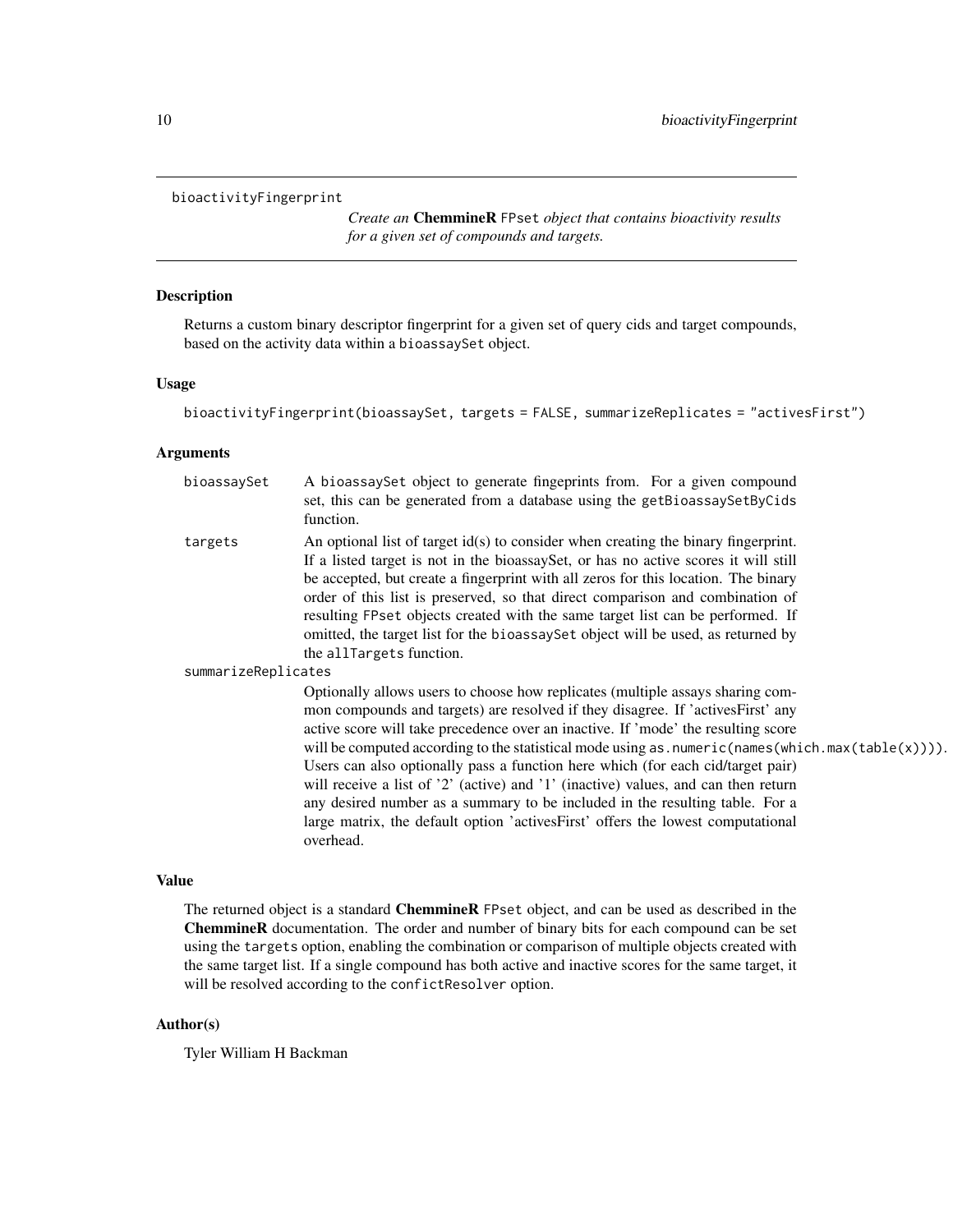#### <span id="page-10-0"></span>bioassay-class 11

#### See Also

Functions: getBioassaySetByCids, getAssays, perTargetMatrix

#### Examples

```
## connect to a test database
extdata_dir <- system.file("extdata", package="bioassayR")
sampleDatabasePath <- file.path(extdata_dir, "sampleDatabase.sqlite")
sampleDB <- connectBioassayDB(sampleDatabasePath)
## retrieve all targets in database
targetList <- allTargets(sampleDB)
## get an activity fingerprint object for selected CIDs
queryCids <- c("2244", "3715", "2662", "3033", "133021",
```

```
"44563999", "44564000", "44564001", "44564002")
myAssaySet <- getBioassaySetByCids(sampleDB, queryCids)
myFp <- bioactivityFingerprint(bioassaySet=myAssaySet)
```
## disconnect from sample database disconnectBioassayDB(sampleDB)

bioassay-class *Class* "bioassay"

#### Description

This class represents the data from a bioassay experiment, where a number of small molecules are screened against a defined target (such as a protein or living organism).

#### Objects from the Class

Objects can be created by calls of the form new("bioassay", ...).

#### **Slots**

- aid: Object of class "character" containing the assay id. For assays sourced from NCBI Pub-Chem, this should be a string containing the PubChem AID (assay identifier).
- source\_id: Object of class "character". This should match the description for a data source loaded via the addDataSource() function.
- assay\_type: Object of class "character". A string noting the type of bioactivity experiment, such as "confirmatory" to represent a confirmatory assay.
- organism: Object of class "character". A string noting the scientific name of the assays target organism.
- scoring: Object of class "character". A string noting the scoring method used for the bioactivity experiment. For example, IC50 or EC50.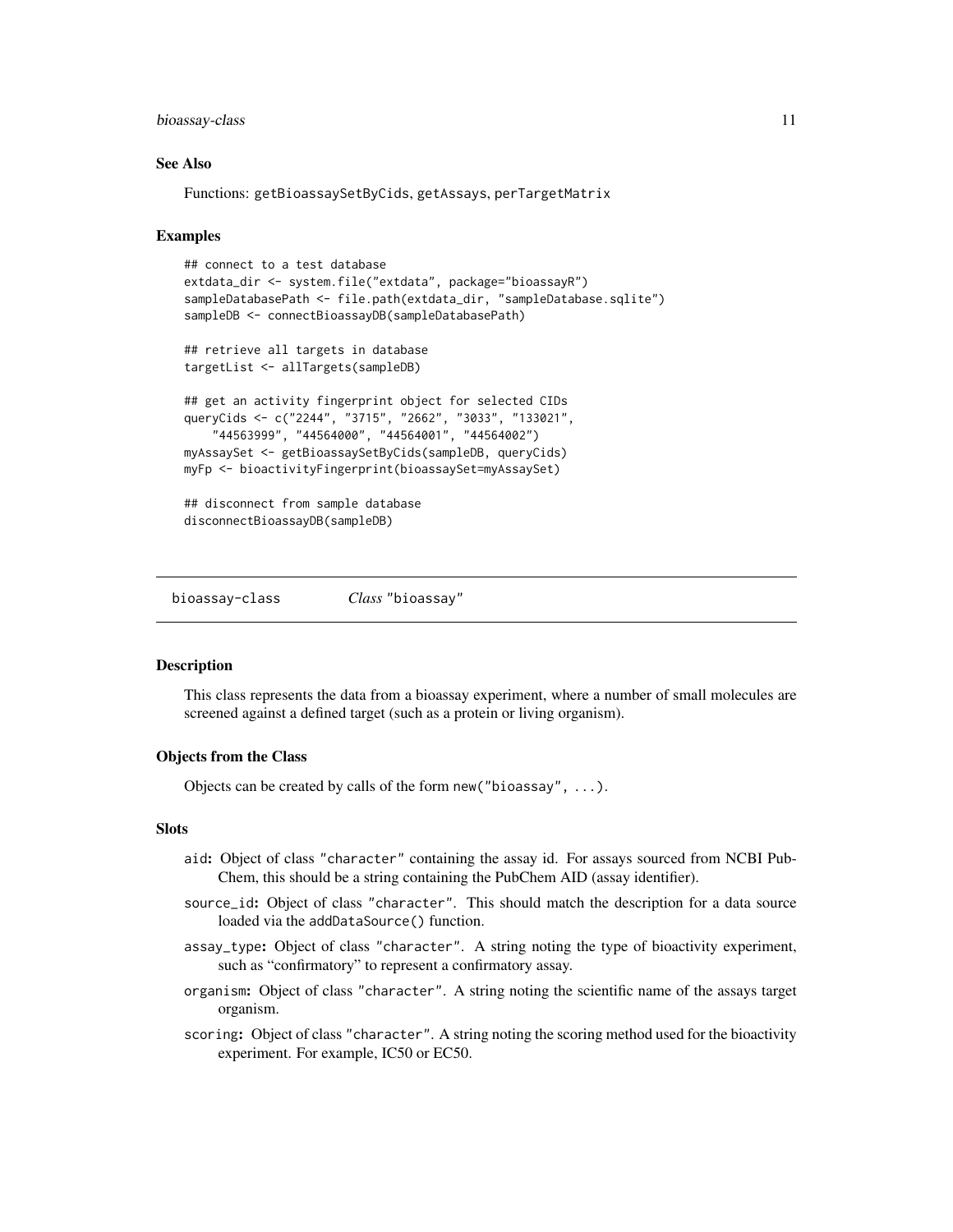- targets: Object of class "character". A string or vector of strings containing the target identifier indicating the assay target. In the case of protein targeted assays sourced from NCBI PubChem, this should be a genbank ID.
- target\_types: Object of class "character". A string of text or vector of strings, representing (in the same order) the target types for each target. For example "protein" or "cell."
- scores: Object of class "data.frame" containing the bioactivity data to be loaded. This must be a 3 column data frame, with each row representing the bioactivity results of a single molecule. The first column represents the compound id (cid), which must be a unique value for each structurally distinct molecule. The second column is a binary value representing activity (1=active, 0=inactive, NA=inconclusive or untested) for the given assay. The last column represents a score, scored by the method specified with the addBioassay() function. Missing or non-applicable values in any column should be represented by a NA value.

#### **Methods**

aid signature( $x =$ "bioassay"): ... aid<- signature( $x =$ "bioassay"): ... assay type signature( $x =$ "bioassay"): ...  $assay_type \leftarrow signature(x = "biassay")$ : ...  $organism$  signature(object = "bioassay"): ... organism<- signature(object = "bioassay"): ... scores signature( $x =$ "bioassay"): ... scores<- signature( $x =$ "bioassay"): ... scoring signature( $x =$ "bioassay"): ... scoring  $\leq$  signature( $x =$ "bioassay"): ... show signature(object = "bioassay"): ... source\_id signature( $x =$ "bioassay"):... source\_id<- signature(x = "bioassay"): ... target types signature( $x = "biassay")$ : ... target types  $\leq$  signature(x = "bioassay"): ...  $targets$  signature(x = "bioassay"): ...  $targets$   $-$  signature( $x = "bias$ say"): ...

## Author(s)

Tyler Backman

#### See Also

Related classes: bioassaySet, bioAssayDB.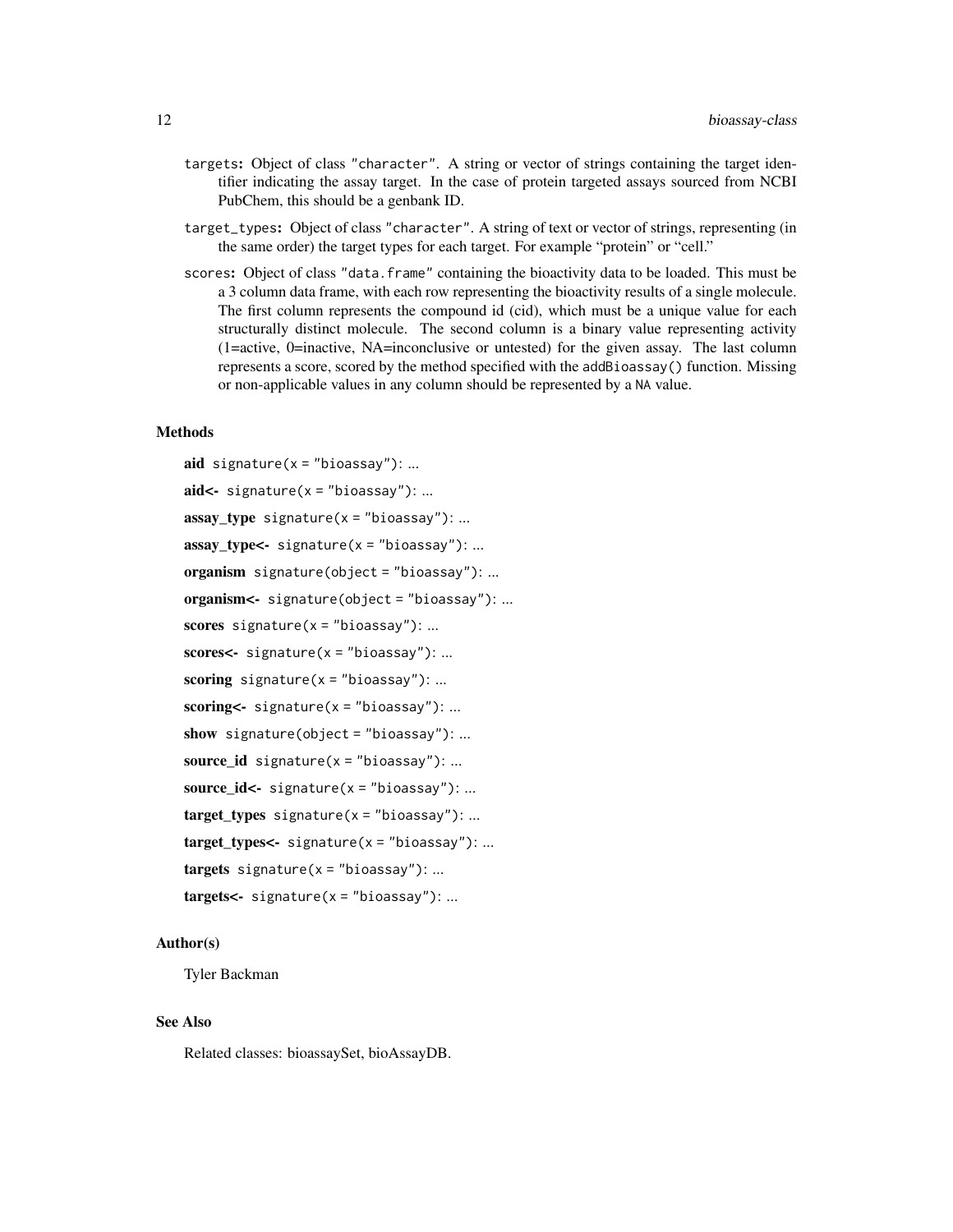## <span id="page-12-0"></span>BioassayDB-class 13

## Examples

```
showClass("bioassay")
## create a new bioassay object from sample data
data(samplebioassay)
myassay <- new("bioassay",aid="1000", source_id="test", targets="116516899",
   target_types="protein", scores=samplebioassay)
myassay
```
BioassayDB-class *Class* "BioassayDB"

#### Description

This class holds a connection to a bioassayR sqlite database.

## Objects from the Class

Objects can be created by calls of the form BioassayDB("datbasePath").

## **Slots**

database: Object of class "SQLiteConnection" ~~

## Methods

queryBioassayDB signature(object = "BioassayDB"): ...

show signature(object = "BioassayDB"): ...

#### Author(s)

Tyler Backman

## See Also

Related classes: bioassaySet, bioassay.

## Examples

showClass("BioassayDB")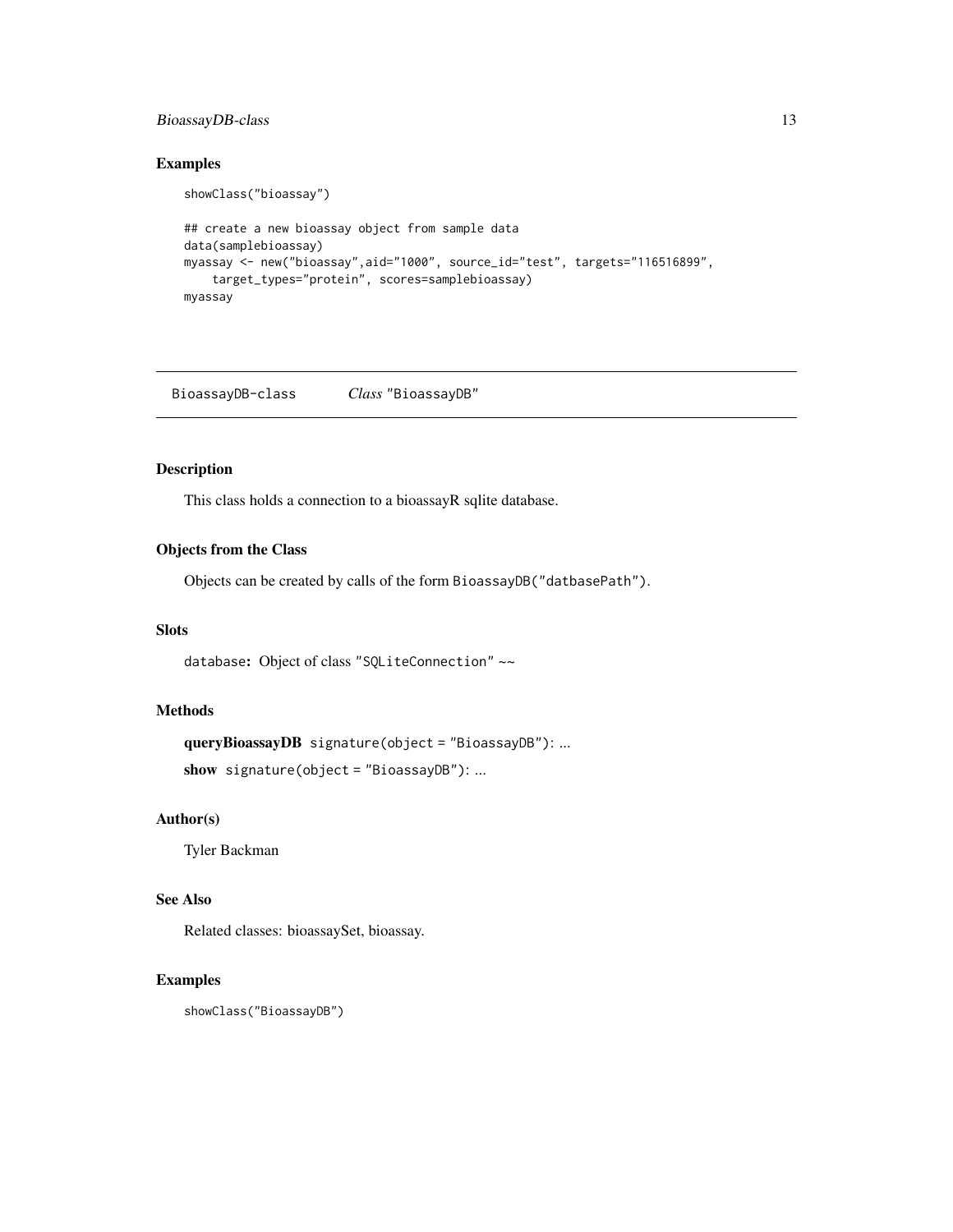<span id="page-13-0"></span>bioassaySet-class *Class* "bioassaySet"

#### Description

This class stores a large number of bioactivity scores from multiple assays and experiments as a single sparse matrix.

#### Objects from the Class

Objects can be created with several functions including getAssays and getBioassaySetByCids.

#### **Slots**

- activity: Object of class "dgCMatrix" a sparse matrix of assays (rows) vs compounds (columns) where 0 represents untested, NA represents inconclusive, 1 represents inactive, and 2 represents activity
- scores: Object of class "dgCMatrix" numeric activity scores with the same dimensions as activity
- targets: Object of class "dgCMatrix" a binary matrix of the targets (columns) for each aid (rows) listed in the activity and scores matrix. A 1 represents a target for the given assay, and a 0 represents that the given target was not used in the assay.
- sources: Object of class "data. frame" data sources for each assay. There must be three columns titled 'source\_id', 'description', and 'version.' Each row represents a data source for these data. The 'source\_id' must be a numeric (integer) index that matches to those in the 'source\_id' slot.
- source\_id: Object of class "integer" the source\_id for each assay as an integer. The length should equal the number of rows in the activity matrix, with element names for each assay id (aid).
- assay\_type: Object of class "character" the experiment type for each assay. The length should equal the number of rows in the activity matrix, with element names for each assay id (aid).
- organism: Object of class "character" scientific name of each target species. The length should equal the number of rows in the activity matrix, with element names for each assay id (aid).
- scoring: Object of class "character" scoring method used in the scores matrix. The length should equal the number of rows in the activity matrix, with element names for each assay id (aid).
- target\_types: Object of class "character" type of target for each target id, where the names and order match the columns in the target matrix. The length should equal the number of rows in the activity matrix, with element names for each assay id (aid).

## Methods

```
activity signature(x ="bioassaySet"): ...
activity < - signature(x ="bioassaySet"): ...
scores signature(x ="bioassaySet"): ...
scores <- signature(x = "biassaySet"): ...
```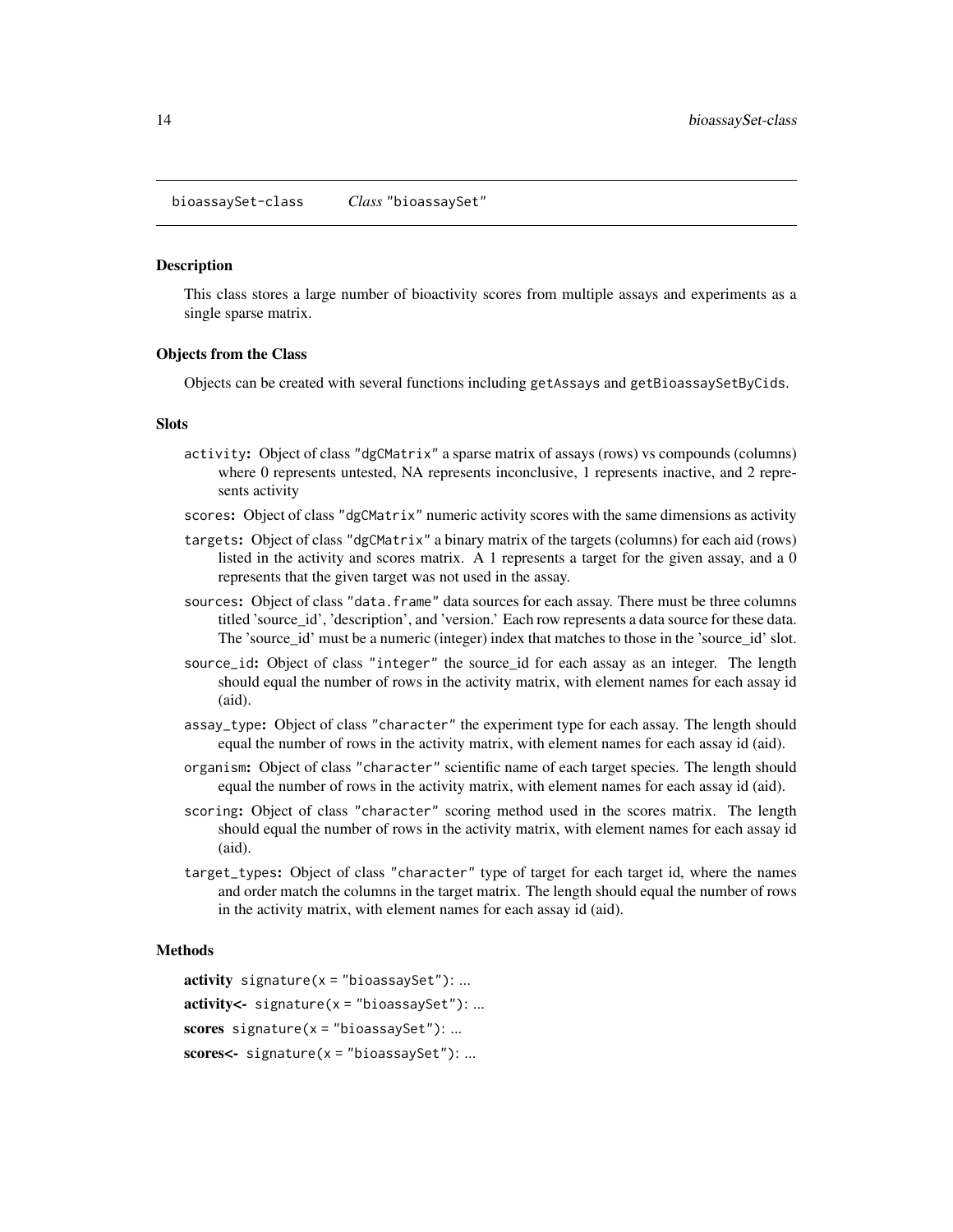```
targets signature(object = "bioassaySet"): ...
targets<- signature(object = "bioassaySet"): ...
sources signature(x ="bioassaySet"): ...
sources<- signature(x = "bioassaySet"): ...
source_id signature(x ="bioassaySet"): ...
source_id<- signature(x = "bioassaySet"): ...
assay_type signature(object = "bioassaySet"): ...
assay_type<- signature(x = "bioassaySet"): ...
organism signature(x = "biassaySet"): ...
organism<- signature(x = "bioassaySet"): ...
scoring signature(x ="bioassaySet"): ...
scoring \leftarrow signature(x = "bioassaySet"): ...
target_types signature(x = "bioassaySet"): ...
target_typees \leftarrow signature(x = "biassaySet") : ...
```
## Author(s)

Tyler William H Backman

#### See Also

Related classes: bioassay, bioAssayDB.

#### Examples

```
showClass("bioassaySet")
```
connectBioassayDB *Create a* BioassayDB *object connected to the specified database file*

## **Description**

This function returns a BioassayDB object for working with a pre-existing bioassayR database, already located on the users filesystem. Users can download pre-built databases for use with this feature from <http://chemmine.ucr.edu/bioassayr>

#### Usage

connectBioassayDB(databasePath, writeable = FALSE)

## Arguments

| databasePath | Full path to the database file to be opened.                           |
|--------------|------------------------------------------------------------------------|
| writeable    | logical. Should the database allow data to be modified and written to? |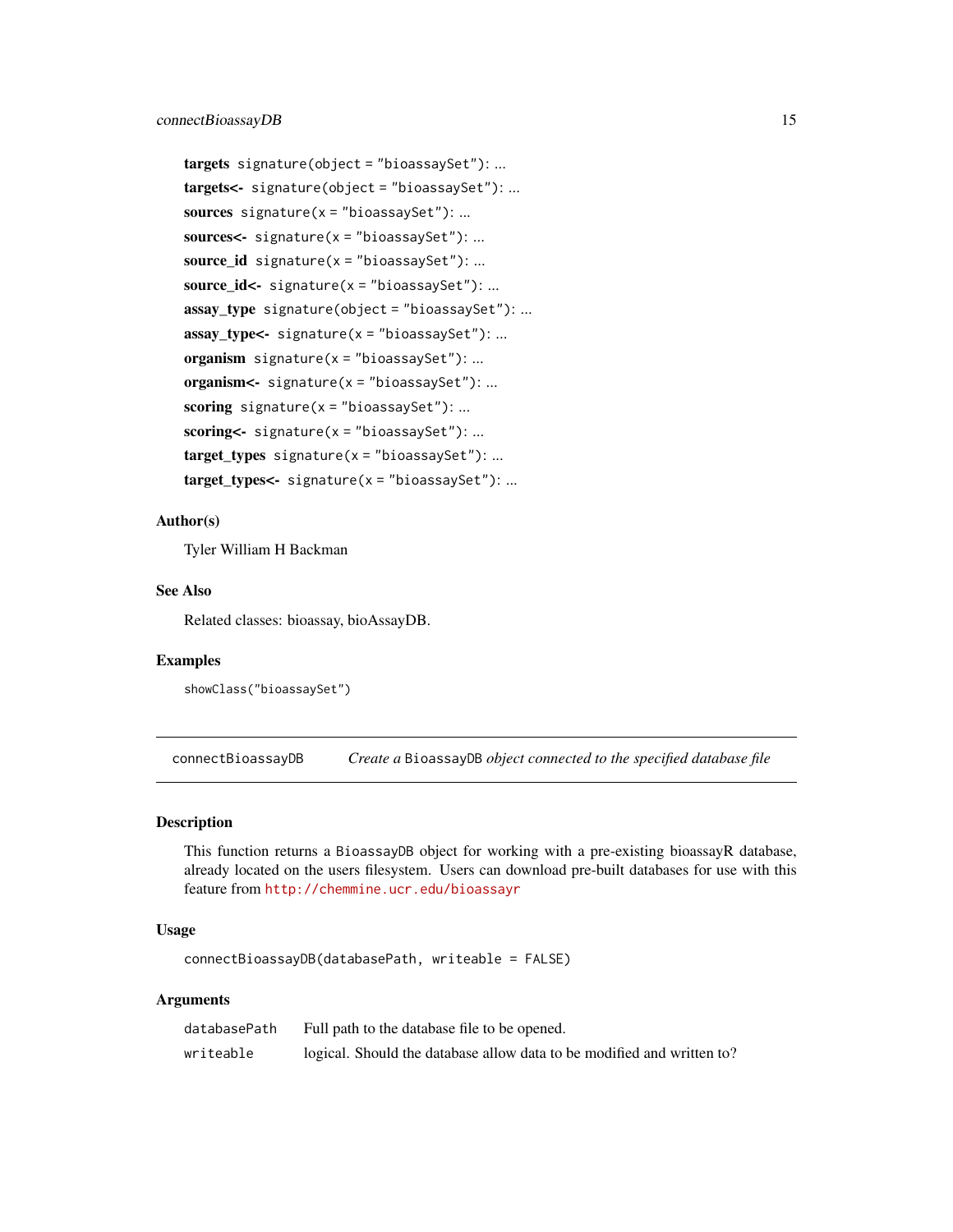## Value

BioassayDB for details see ?"BioassayDB-class"

## Author(s)

Tyler Backman

#### Examples

```
## create a test database
library(bioassayR)
filename <- tempfile()
mydb <- newBioassayDB(filename, indexed=FALSE)
disconnectBioassayDB(mydb)
## connect to test database
mydb <- connectBioassayDB(filename)
## close and delete database
disconnectBioassayDB(mydb)
```
crossReactivityProbability

unlink(filename)

*Compute the probability that compounds in a compound vs target matrix are promiscuous binders*

## Description

Queries a compound vs target sparse matrix as generated by the perTargetMatrix function, and computes the probability  $P(theta > threshold)$  for each compound, where theta is the probability that the compound would be active in any given new assay against a novel untested target. This code implements the Bayesian Modeling of Cross-Reactive Compounds method described by Dancik, V. et al. (see references). This method assumes that the number of observed active targets out of total tested targets follows a binomial distribution. A beta conjugate prior distribution is calculated based on the hit ratios (active/total tested) for a reference database.

#### Usage

```
crossReactivityProbability(inputMatrix,
                            threshold=0.25,
                        prior=list(hit_ratio_mean=0.0126, hit_ratio_sd=0.0375))
crossReactivityPrior(database, minTargets=20, category=FALSE, activesOnly=FALSE)
```
<span id="page-15-0"></span>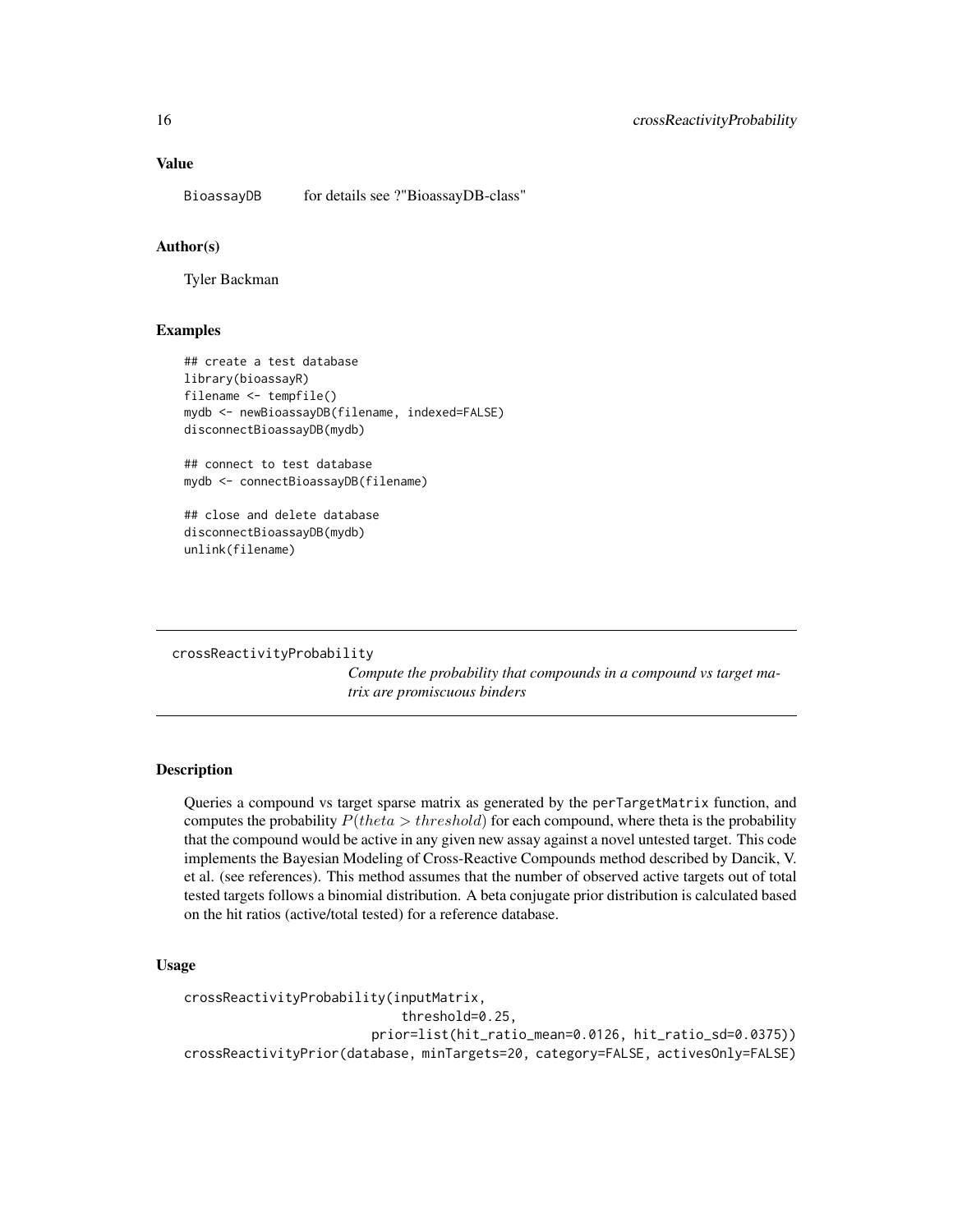## Arguments

| inputMatrix | A dgCMatrix sparse matrix as computed by the perTargetMatrix function<br>with the option useNumericScores = FALSE. The cross-reactivity probability<br>will be computed for each compound (column) based on the active and inactive<br>scores present. In most cases, the matrix should be generated with getBioassaySetByCids<br>rather than getAssays, so that it includes all relavent activity data for each com-<br>pound, rather than a selected set of assays.                                                                                                                                                                                                               |
|-------------|-------------------------------------------------------------------------------------------------------------------------------------------------------------------------------------------------------------------------------------------------------------------------------------------------------------------------------------------------------------------------------------------------------------------------------------------------------------------------------------------------------------------------------------------------------------------------------------------------------------------------------------------------------------------------------------|
| threshold   | A numeric value between 0 and 1 reflecting the desired hit ratio cutoff for com-<br>puting the probability a compound is a promiscuous binder. This is the proba-<br>bility $P(theta > threshold)$ if theta is the probability that the compound will<br>be a hit in a new assay. The default of 0.25 was used in Dancik, V. et al. (see<br>references).                                                                                                                                                                                                                                                                                                                            |
| prior       | A list with elements hit_ratio_mean and hit_ratio_sd representing the<br>mean and standard deviation of hit ratios across a large reference database of<br>highly-screened compounds. This can be generated with crossReactivityPrior<br>and fed to crossReactivityProbability. Computing this for a large database<br>can take a very long time, so defaults are provided based on the April 6th 2016<br>version of the pre-built protein target only PubChem BioAssay database pro-<br>vided for use with bioassayR. Priors should be recomputed with appropriate<br>reference data if working with a new type of experimental data, i.e. in-vivo<br>rather than in-vitro assays. |
| database    | A BioassayDB database to query, for calculating a prior probability distribution.                                                                                                                                                                                                                                                                                                                                                                                                                                                                                                                                                                                                   |
| minTargets  | The minimum number of distinct screened targets for a compound to be included<br>in the prior probability distribution.                                                                                                                                                                                                                                                                                                                                                                                                                                                                                                                                                             |
| category    | Include only once in prior hit ratio counts any targets which share a common an-<br>notation of this category (as used by the translateTargetId and loadIdMapping<br>functions). For example, with the PubChem BioAssay database one could use<br>"UniProt", "kClust", or "domains" to get selectivity by targets with unique UniProt<br>identifiers, distinct amino acid sequences, or Pfam domains respectively (the lat-<br>ter is also known as domain selectivity).                                                                                                                                                                                                            |
| activesOnly | logical. Should only compounds with at least one active score be used in com-<br>puting prior? Defaults to FALSE.                                                                                                                                                                                                                                                                                                                                                                                                                                                                                                                                                                   |

## Details

This function models the hit-ratio theta (fraction of distinct targets which are active) for a given compound with a standard beta-binomial bayesian model. The observed activity values for a compound tested against N targets with n actives is assumed to follow a binomial distribution:

$$
p(n|theta) = {N \choose n}theta^n (1 - theta)^{N-n}
$$

With a beta conjugate prior distribution where the parameters a and b (alpha and beta) are calculated from the prior mean and standard deviation of hit ratios for a large number of highly screened compounds as follows:  $mean = a/(a + b)$  and  $sd^2 = ab/((a + b)^2(a + b + 1))$ . This function then computes and returns the posterior probability  $P(theta > threshold)$  using the beta distribution function pbeta.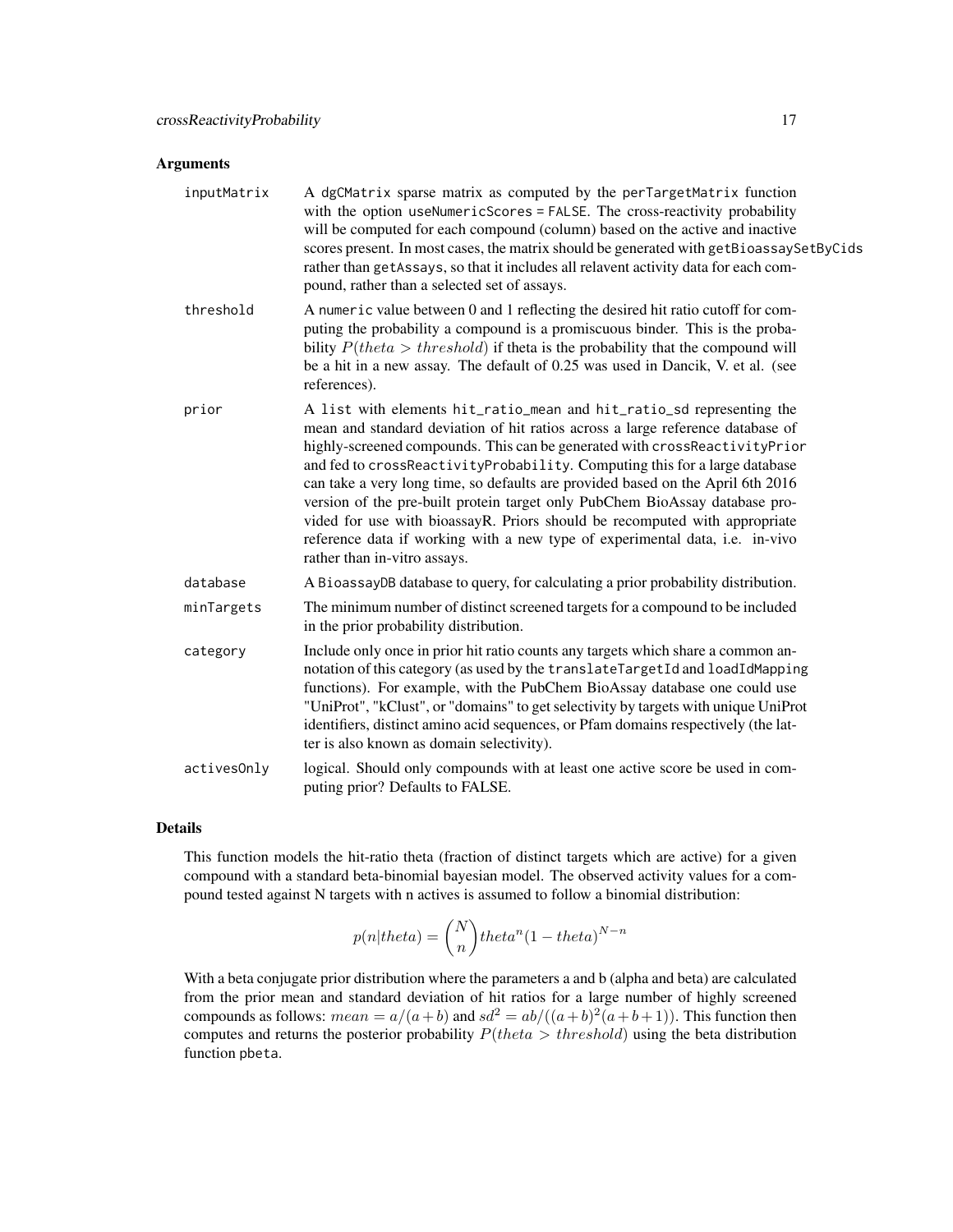#### <span id="page-17-0"></span>Value

crossReactivityProbability returns an numeric vector containing the probability that the hit ratio (active targets / total targets) is greater than value threshold for each compound in the inputMatrix. crossReactivityPrior returns a list in the prior format described above.

## Author(s)

Tyler Backman

## References

Dancik, V. et al. Connecting Small Molecules with Similar Assay Performance Profiles Leads to New Biological Hypotheses. J Biomol Screen 19, 771-781 (2014).

#### See Also

[pbeta](#page-0-0) for the beta distribution function. [perTargetMatrix](#page-28-1) [targetSelectivity](#page-35-1)

## Examples

```
## connect to a test database
extdata_dir <- system.file("extdata", package="bioassayR")
sampleDatabasePath <- file.path(extdata_dir, "sampleDatabase.sqlite")
sampleDB <- connectBioassayDB(sampleDatabasePath)
## retrieve activity data for three compounds
assays <- getBioassaySetByCids(sampleDB, c("2244","3715","133021"))
## collapse assays into perTargetMatrix
targetMatrix <- perTargetMatrix(assays)
## compute P(theta > 0.25)
crossReactivityProbability(targetMatrix)
## disconnect from sample database
disconnectBioassayDB(sampleDB)
```
disconnectBioassayDB *Disconnect the database file from a* BioassayDB *object*

## Description

This function disconnects the underlying sqlite database from a BioassayDB object. This is a critical step for writeable databases, but can be omitted for read only databases.

#### Usage

disconnectBioassayDB(database)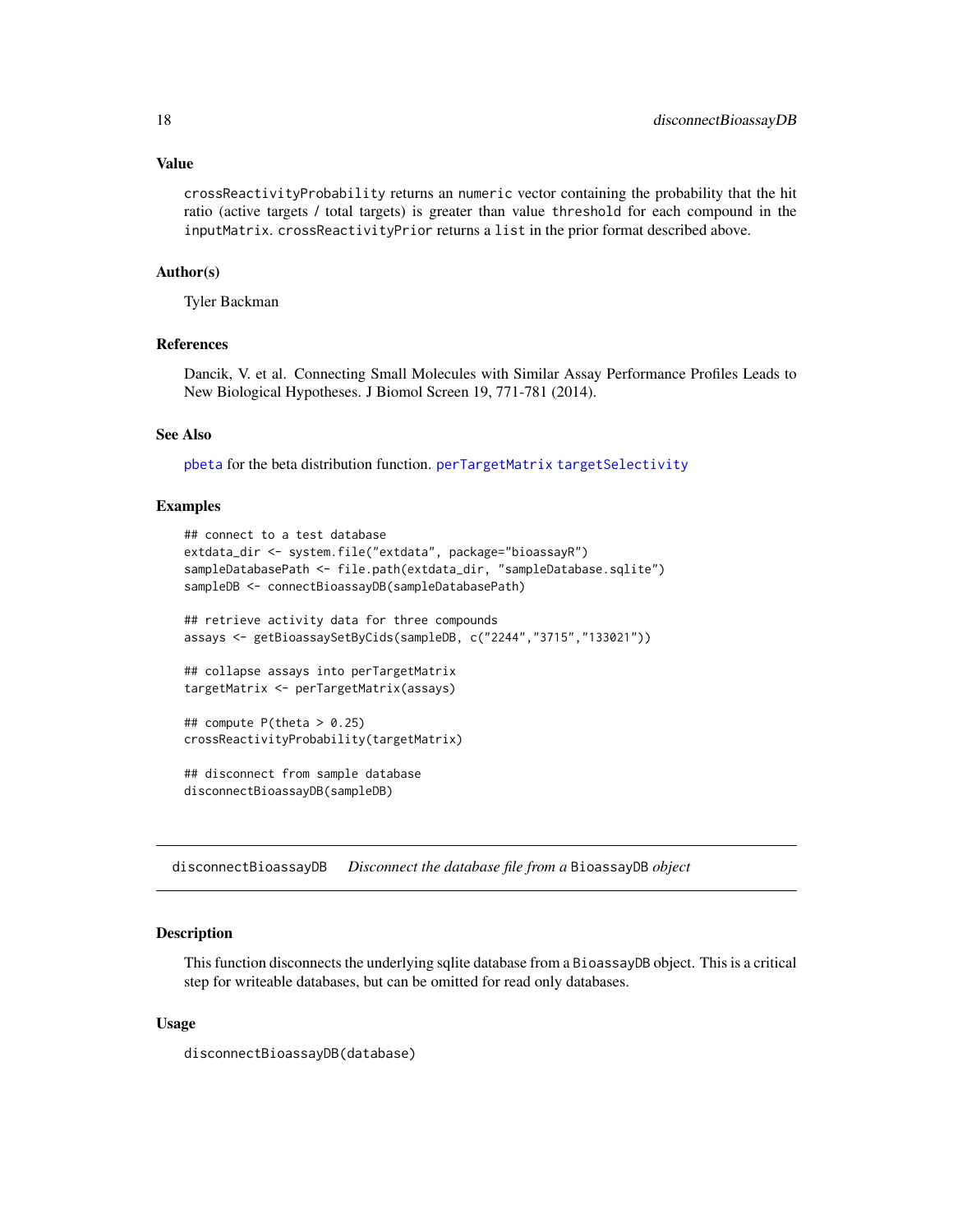## <span id="page-18-0"></span>dropBioassay 19

## Arguments

database A codeBioassayDB object to be disconnected.

## Author(s)

Tyler Backman

## Examples

```
## create a test database
library(bioassayR)
filename <- tempfile()
mydb <- newBioassayDB(filename, indexed=FALSE)
## disconnect from database
mydb <- connectBioassayDB(filename)
## delete database file
```
unlink(filename)

dropBioassay *Delete an assay from a bioassayR database*

## Description

Allows the user to delete all records from the database associated with a given assay identifier.

## Usage

```
dropBioassay(database, aid)
```
## Arguments

| database | A Bioassay DB database to remove an assay from.                                              |
|----------|----------------------------------------------------------------------------------------------|
| aid      | The assay identifier string (aid), matching an aid for an assay loaded into the<br>database. |

## Author(s)

Tyler Backman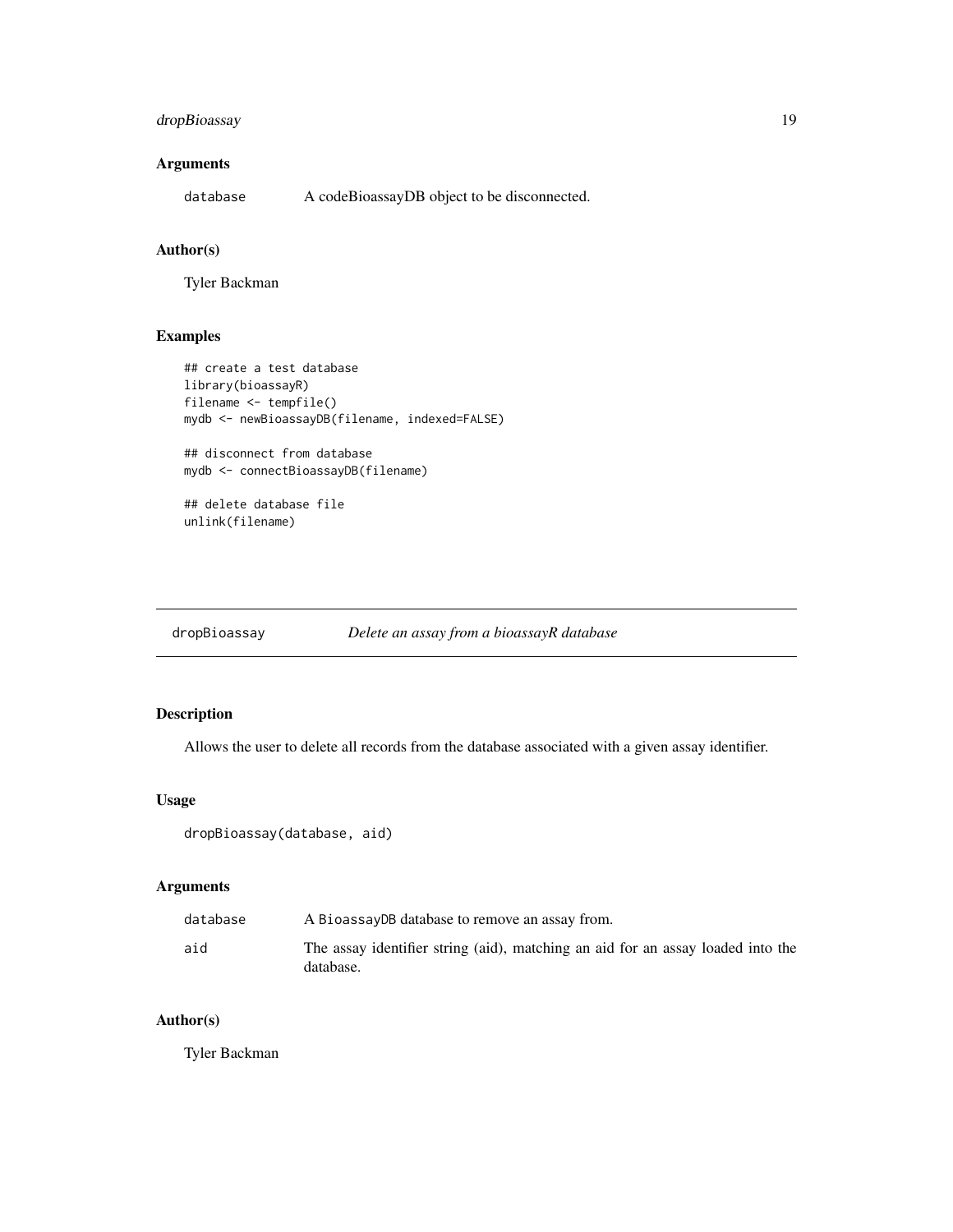## Examples

```
## create sample database and load with data
myDatabaseFilename <- tempfile()
mydb <- newBioassayDB(myDatabaseFilename, indexed=FALSE)
extdata_dir <- system.file("extdata", package="bioassayR")
assayDescriptionFile <- file.path(extdata_dir, "exampleAssay.xml")
activityScoresFile <- file.path(extdata_dir, "exampleScores.csv")
myAssay <- parsePubChemBioassay("1000", activityScoresFile, assayDescriptionFile)
addDataSource(mydb, description="PubChem BioAssay", version="unknown")
loadBioassay(mydb, myAssay)
## delete the loaded assay
dropBioassay(mydb, "1000")
## disconnect from and delete sample database
disconnectBioassayDB(mydb)
unlink(myDatabaseFilename)
```
dropBioassayIndex *Remove index from a bioassayR database*

#### Description

Indexing a bioassayR database before performing queries will drastically improve query performance. However, it will also slow down loading large amounts of additional data. Therefore, it may be necessary to use this index to remove an index from a database before adding large quantities of data. Afterwards, the index can be re-generated using the addBioassayIndex function.

#### Usage

```
dropBioassayIndex(database)
```
#### Arguments

database A BioassayDB database to have the index removed.

#### Author(s)

Tyler Backman

## Examples

```
## create test database
library(bioassayR)
filename <- tempfile()
mydb <- newBioassayDB(filename, indexed=TRUE)
```
## remove database index dropBioassayIndex(mydb)

<span id="page-19-0"></span>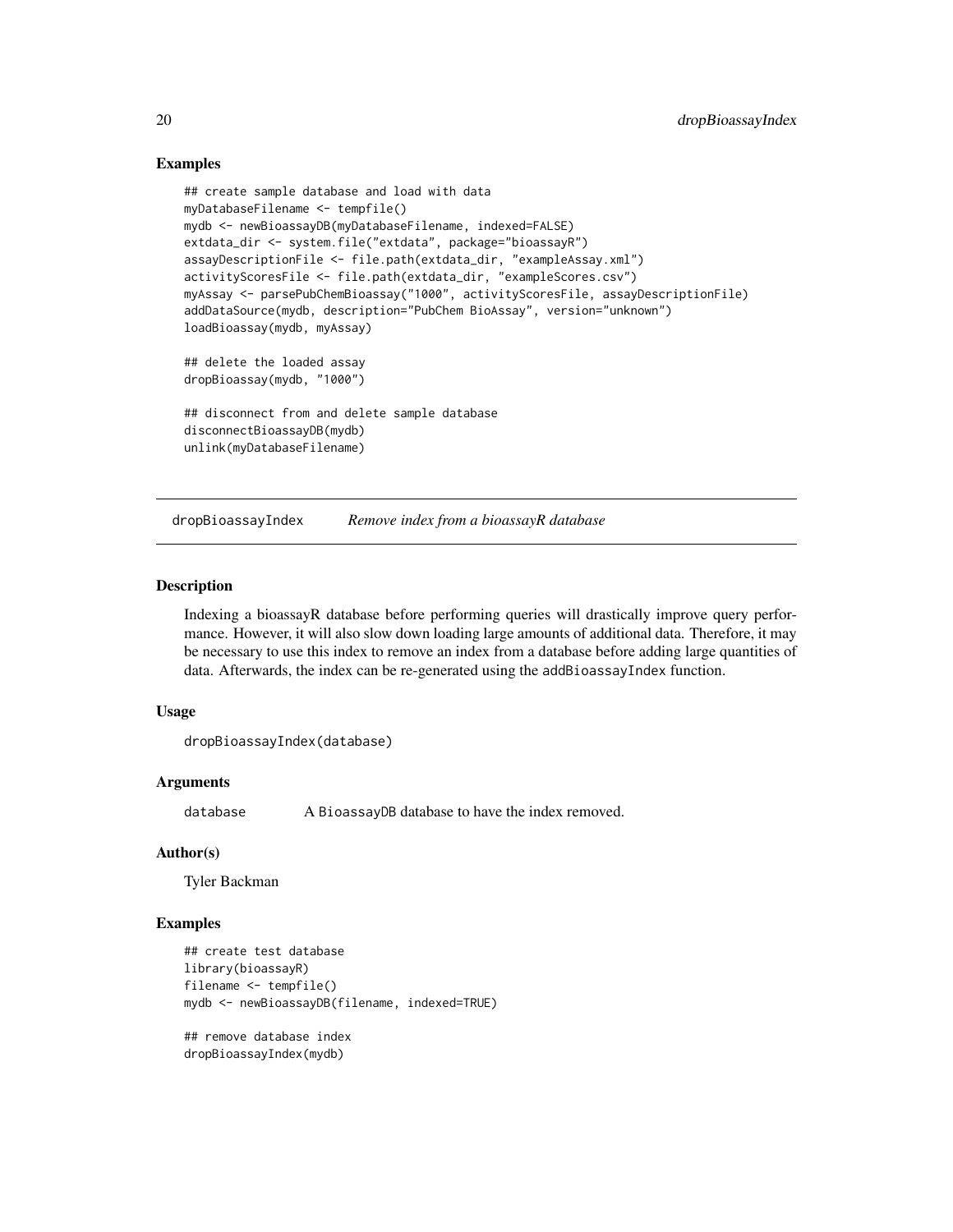#### <span id="page-20-0"></span>getAssay 21

## load new data into database here ## reactivate index addBioassayIndex(mydb) ## close and delete test database disconnectBioassayDB(mydb)

unlink(filename)

getAssay *Retrieve a bioassay*

## Description

Retrieves a bioassay as a bioassay object from a bioassayR database by identifier.

## Usage

getAssay(database, aid)

## Arguments

| database | A BioassayDB database to query.                                                 |
|----------|---------------------------------------------------------------------------------|
| aid      | The assay identifier string (aid), matching an aid for an assay loaded into the |
|          | database.                                                                       |

#### Value

A bioassay object containing the requested assay.

## Author(s)

Tyler Backman

```
## connect to a test database
extdata_dir <- system.file("extdata", package="bioassayR")
sampleDatabasePath <- file.path(extdata_dir, "sampleDatabase.sqlite")
sampleDB <- connectBioassayDB(sampleDatabasePath)
```

```
## retrieve an assay
assay <- getAssay(sampleDB, "673509")
assay
```

```
## disconnect from sample database
disconnectBioassayDB(sampleDB)
```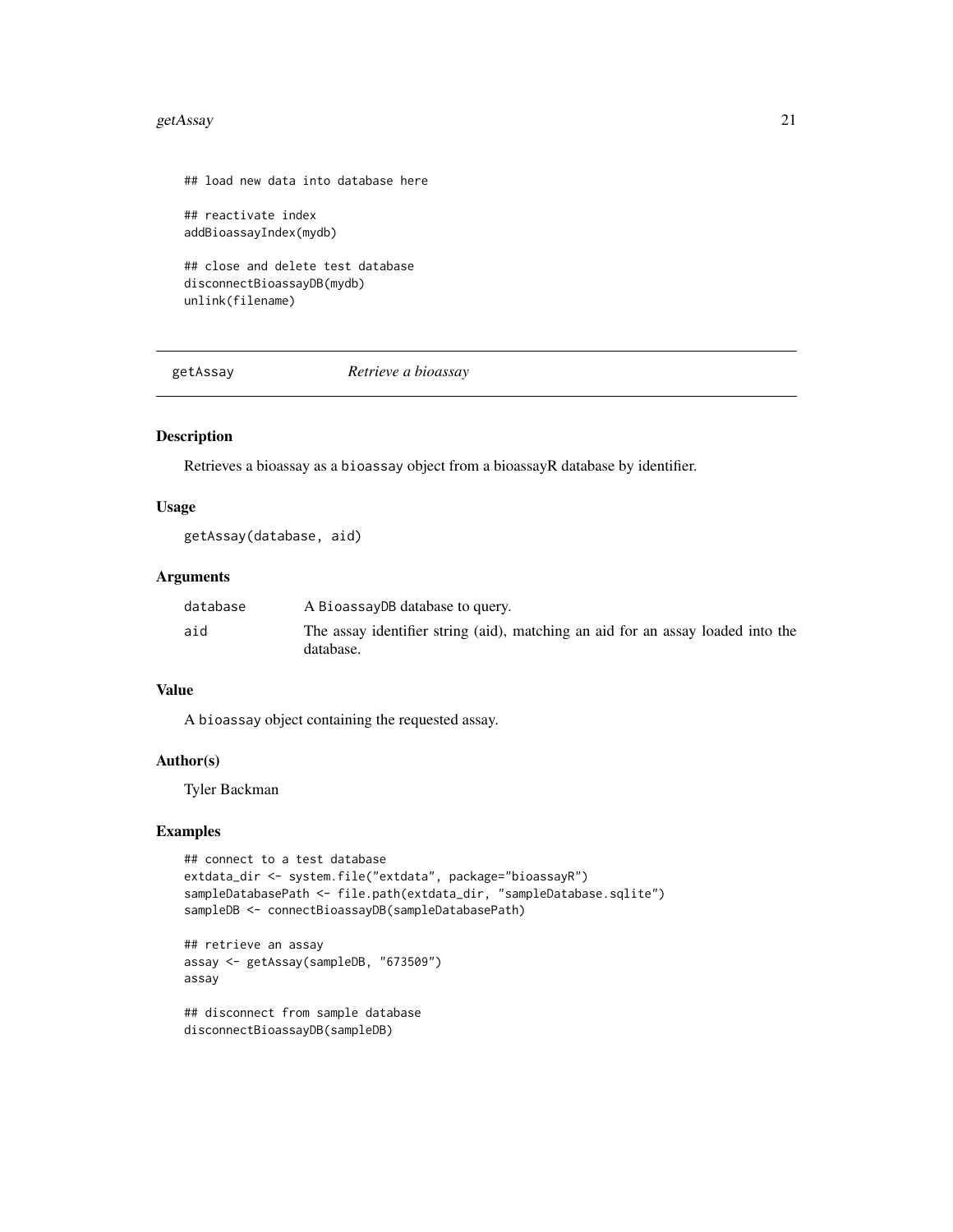<span id="page-21-0"></span>

Retrieves a list of aids as a single bioassaySet matrix object

## Usage

getAssays(database, aids)

## Arguments

| database | A BioassayDB database to query.                                                                       |
|----------|-------------------------------------------------------------------------------------------------------|
| aids     | One or more assay identifier strings (aid), matching $aid(s)$ for assays loaded into<br>the database. |

## Value

A bioassaySet object containing data from the specified assays.

## Author(s)

Tyler William H Backman

#### Examples

```
## connect to a test database
extdata_dir <- system.file("extdata", package="bioassayR")
sampleDatabasePath <- file.path(extdata_dir, "sampleDatabase.sqlite")
sampleDB <- connectBioassayDB(sampleDatabasePath)
```

```
## retrieve three assays
assays <- getAssays(sampleDB, c("673509","103","105"))
assays
```
## disconnect from sample database disconnectBioassayDB(sampleDB)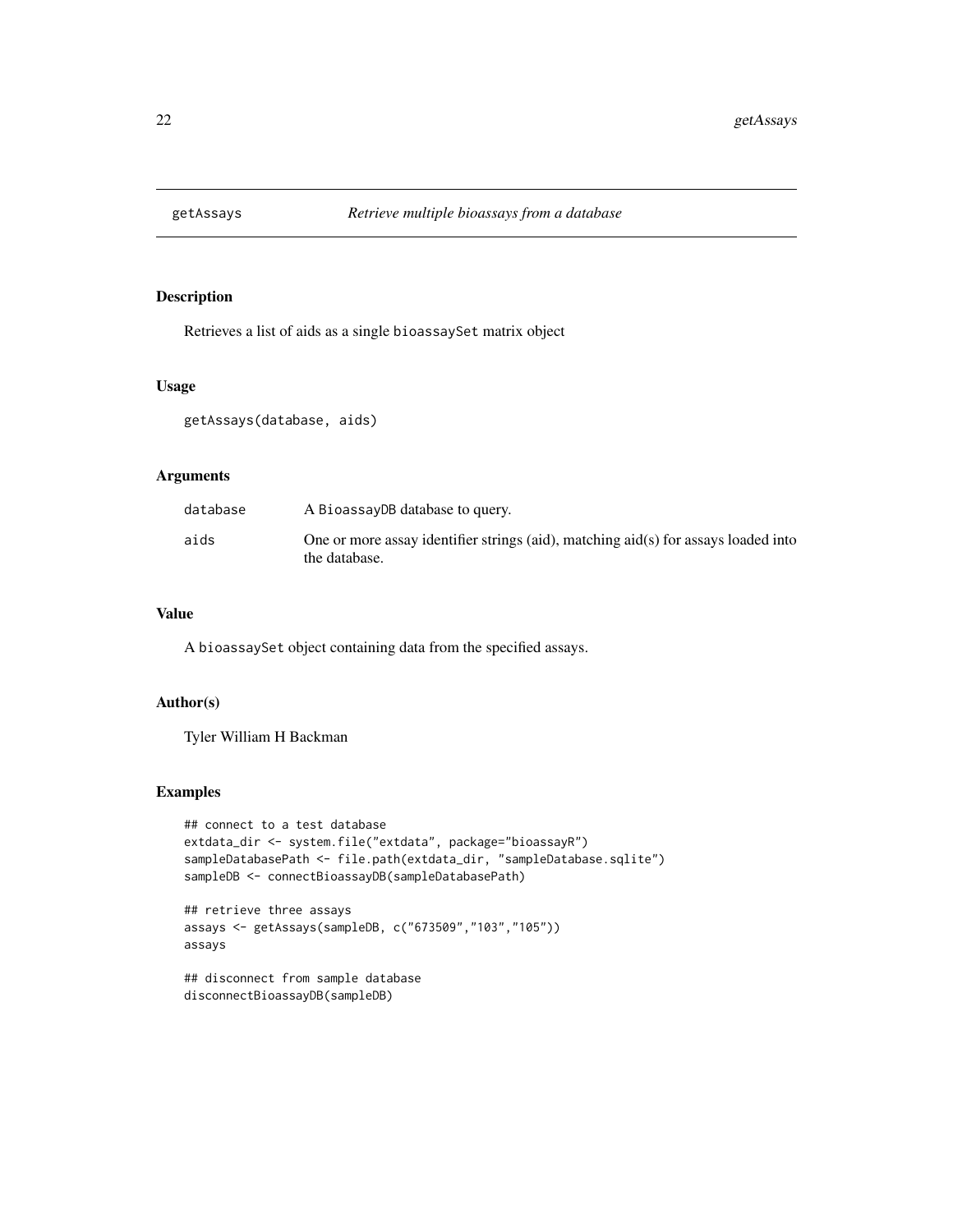<span id="page-22-1"></span><span id="page-22-0"></span>getBioassaySetByCids *Create* bioassaySet *sparse matrix object with activity data only for specified compounds*

## Description

Takes a list of compounds, and creates a bioassaySet sparse matrix object with the activity data for these compounds only, not including activity data from other compounds in the same assays.

#### Usage

getBioassaySetByCids(database, cids)

## Arguments

| database | A BioassayDB database to query.        |
|----------|----------------------------------------|
| cids     | One or more compounds IDs of interest. |

## Value

A bioassaySet object containing data from the specified cids.

## Author(s)

Tyler William H Backman

## Examples

```
## connect to a test database
extdata_dir <- system.file("extdata", package="bioassayR")
sampleDatabasePath <- file.path(extdata_dir, "sampleDatabase.sqlite")
sampleDB <- connectBioassayDB(sampleDatabasePath)
```

```
## retrieve activity data on 3 compounds
activitySet <- getBioassaySetByCids(sampleDB, c("2244","3715","237"))
activitySet
```
## disconnect from sample database disconnectBioassayDB(sampleDB)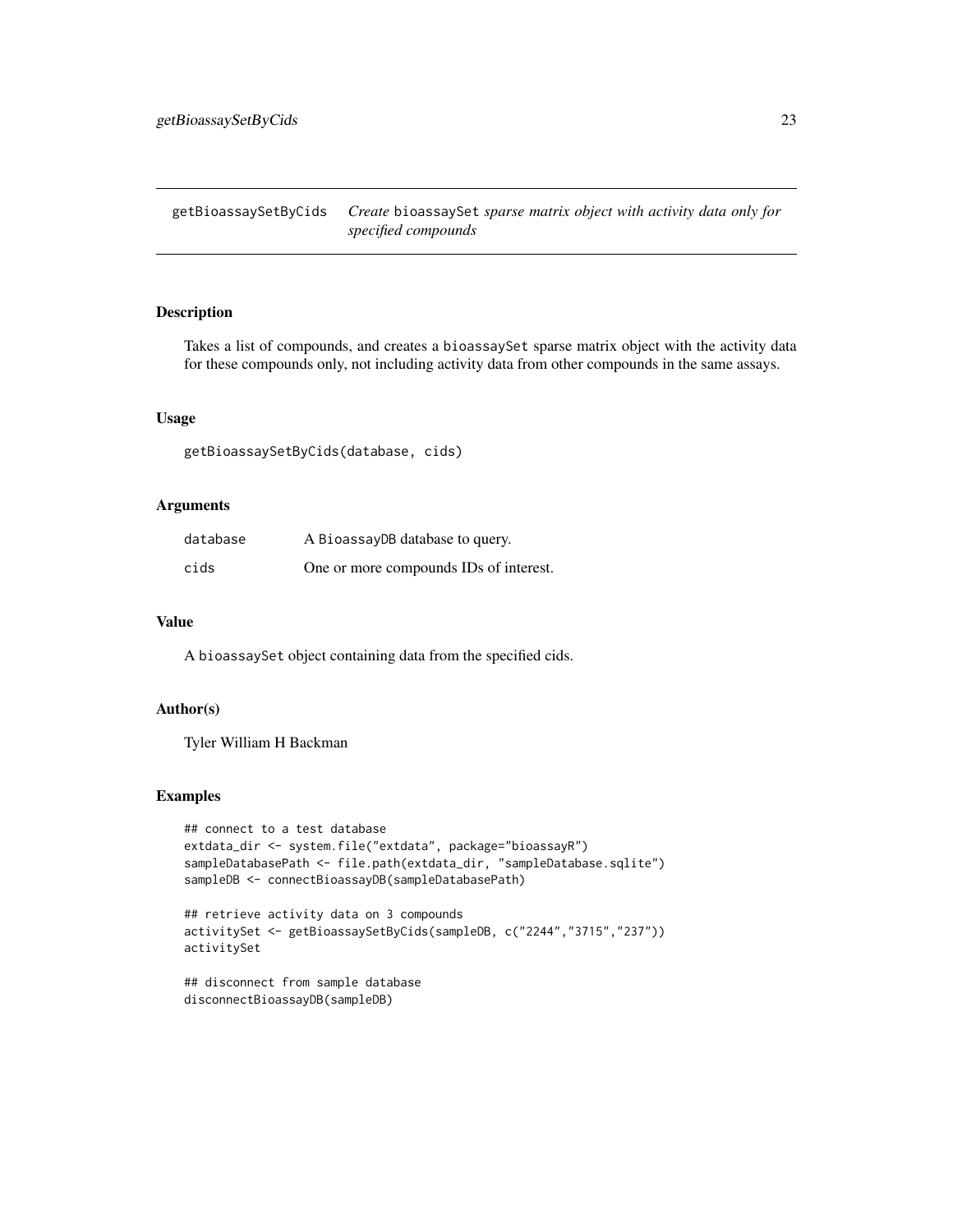<span id="page-23-1"></span><span id="page-23-0"></span>

Returns a data.frame of all targets a single cid (compound) has been found inactive against, and the number of times it has been found inactive in distinct assay experiments. If a compound has been found both active and inactive in different assays, it will be listed among these results.

## Usage

inactiveTargets(database, cid)

#### Arguments

| database | A BioassayDB database to query.                                     |
|----------|---------------------------------------------------------------------|
| cid      | A string or integer containing a cid referring to a small molecule. |

#### Value

A data.frame where the row names represent each target the specified compound shows inactivity against, and the column shows the number of assays in which it was found to be inactive.

## Author(s)

Tyler Backman

#### See Also

[activeTargets](#page-3-1)

#### Examples

```
## connect to a test database
extdata_dir <- system.file("extdata", package="bioassayR")
sampleDatabasePath <- file.path(extdata_dir, "sampleDatabase.sqlite")
sampleDB <- connectBioassayDB(sampleDatabasePath)
```

```
## get targets that compound 2244 shows inactivity against
myCidInactiveTargets <- row.names(inactiveTargets(sampleDB, "2244"))
```
## disconnect from database disconnectBioassayDB(sampleDB)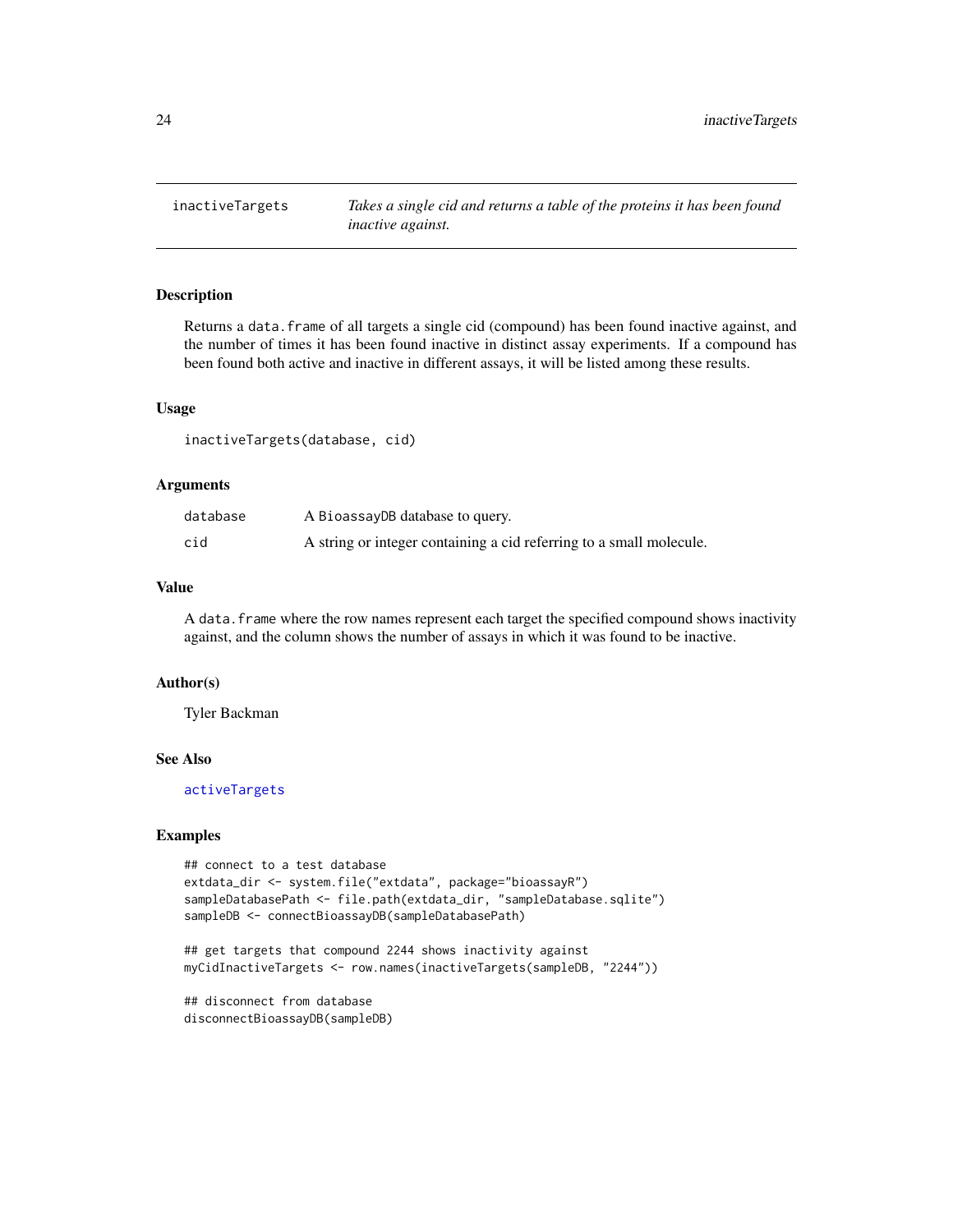<span id="page-24-0"></span>

Loads the results of a bioassay experiment (stored as a bioassay object) into the specified database. The data source specified in the bioassay object be added to the database with addDataSource before loading. If the assay identifier (aid) is already present in the database, an error is returned and no additional data is loaded.

#### Usage

loadBioassay(database, bioassay)

#### **Arguments**

| database | A BioassayDB database to load the data into.   |
|----------|------------------------------------------------|
| bioassay | A bioassay object containing the data to load. |

#### Author(s)

Tyler Backman

```
## create sample database
myDatabaseFilename <- tempfile()
mydb <- newBioassayDB(myDatabaseFilename, indexed=FALSE)
```

```
## parse example assay data
extdata_dir <- system.file("extdata", package="bioassayR")
assayDescriptionFile <- file.path(extdata_dir, "exampleAssay.xml")
activityScoresFile <- file.path(extdata_dir, "exampleScores.csv")
myAssay <- parsePubChemBioassay("1000", activityScoresFile, assayDescriptionFile)
```

```
## load bioassay into database
addDataSource(mydb, description="PubChem BioAssay", version="unknown")
loadBioassay(mydb, myAssay)
```

```
## disconnect from and delete sample database
disconnectBioassayDB(mydb)
unlink(myDatabaseFilename)
```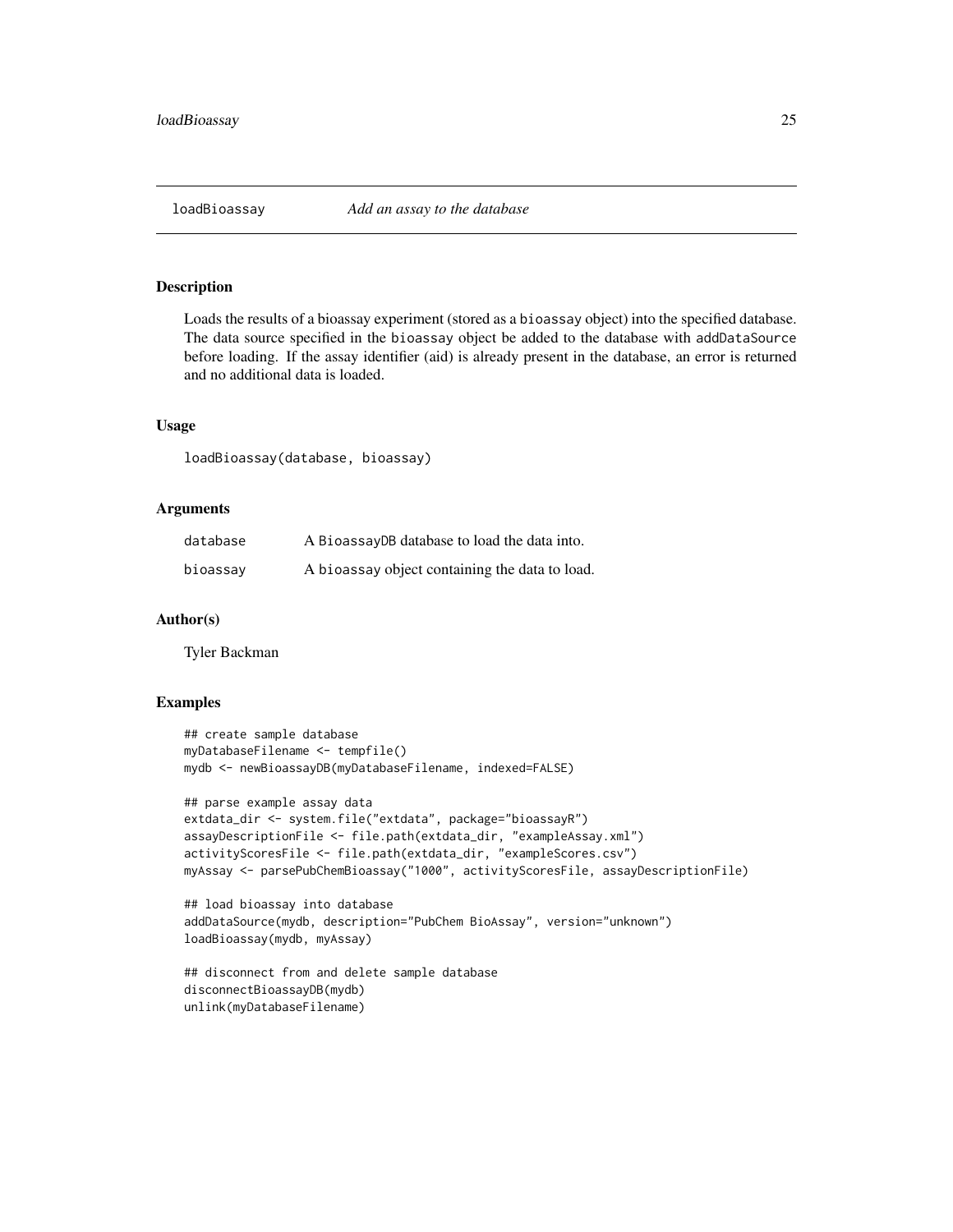<span id="page-25-1"></span><span id="page-25-0"></span>

Loads an identifier mapping for a bioassay target (stored in the database as an NCBI GI number) to another protein target naming system. Common uses include UniProt identifiers, similarity clusters, and common names.

## Usage

loadIdMapping(database, target, category, identifier)

## Arguments

| database   | A writable BioassayDB database to insert data into.                                                                                      |
|------------|------------------------------------------------------------------------------------------------------------------------------------------|
| target     | A single protein target NCBI GI number.                                                                                                  |
| category   | The specified identifier type of the data being loaded, such as 'UniProt'.                                                               |
| identifier | A character object with the new identifier. This should be length one, and the<br>function should be re-ran to add multiple identifiers. |

## Author(s)

Tyler Backman

## References

http://www.ncbi.nlm.nih.gov/protein NCBI Protein Database http://www.uniprot.org UniProt Protein Database

## See Also

[translateTargetId](#page-36-1)

## Examples

```
## create sample database
myDatabaseFilename <- tempfile()
mydb <- newBioassayDB(myDatabaseFilename, indexed=FALSE)
```

```
## load a sample translation from GI 6686268 to UniProt P11712
loadIdMapping(mydb, "6686268", "UniProt", "P11712")
```

```
## get UniProt identifier(s) for GI Number 6686268
UniProtIds <- translateTargetId(mydb, "6686268", "UniProt")
UniProtIds
```
## disconnect from and delete sample database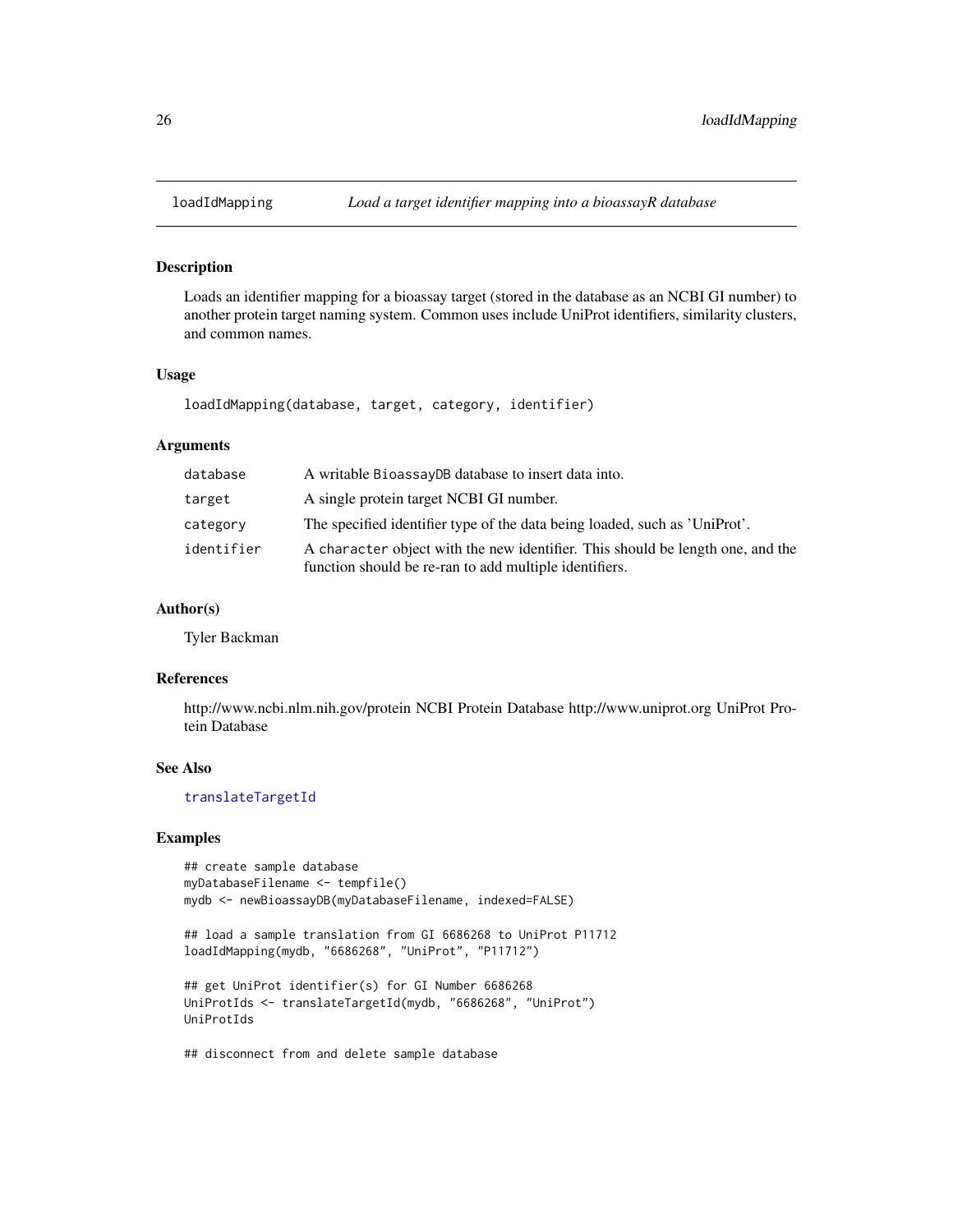<span id="page-26-0"></span>disconnectBioassayDB(mydb) unlink(myDatabaseFilename)

newBioassayDB *Create a new bioassayR database*

## Description

This function creates a new bioassayR database at the specified filesystem location, and returns a BioassayDB object connected to the new database.

## Usage

```
newBioassayDB(databasePath, writeable = TRUE, indexed = FALSE)
```
## Arguments

| databasePath | Full path to the database file to be created.                                                                                                                                                                         |
|--------------|-----------------------------------------------------------------------------------------------------------------------------------------------------------------------------------------------------------------------|
| writeable    | logical. Should the database allow data to be modified and written to?                                                                                                                                                |
| indexed      | logical. Should a performance enhancing index be created? The default is false,<br>as typically an index is added only after initial data is loaded. Data loading is<br>much slower into an already indexed database. |

## Author(s)

Tyler Backman

## Examples

```
## get a temporary filename
library(bioassayR)
filename <- tempfile()
```
## create a new bioassayR database mydb <- newBioassayDB(filename, indexed=FALSE)

```
## close and delete database
disconnectBioassayDB(mydb)
unlink(filename)
```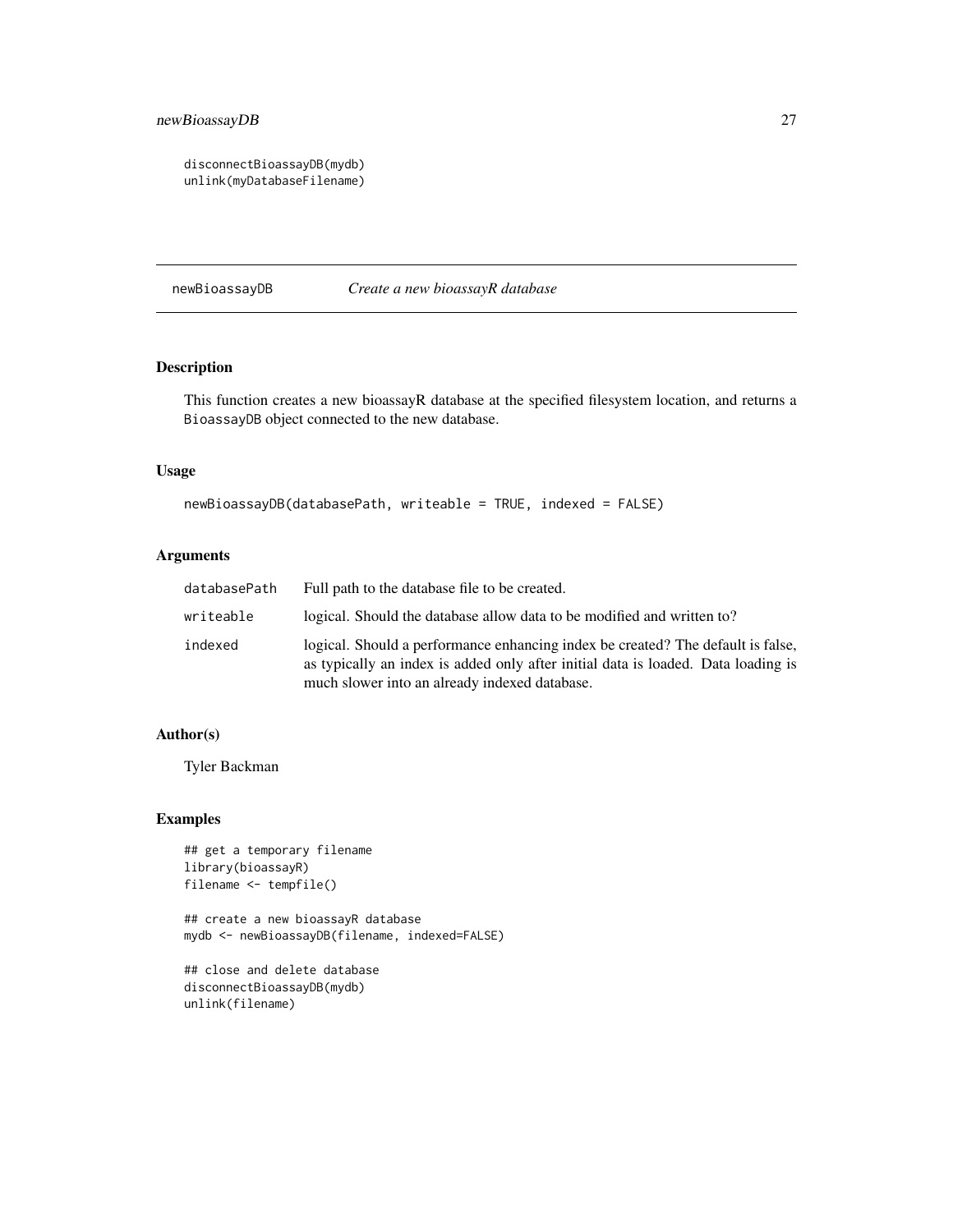<span id="page-27-0"></span>parsePubChemBioassay *Parse PubChem Bioassay Data*

## Description

Parses a PubChem Bioassay experimental result from two required files (a csv file and an XML description) into a bioassay object.

#### Usage

```
parsePubChemBioassay(aid, csvFile, xmlFile, duplicates = "drop",
   missingCid = "drop", scoreRegex = "inhibition|ic50|ki|gi50|ec50|ed50|lc50")
```
## Arguments

| aid        | The assay identifier (aid) for the assay to be parsed.                                                                                                                                                                                                                                                                                                                                                                                                                                                                                                   |
|------------|----------------------------------------------------------------------------------------------------------------------------------------------------------------------------------------------------------------------------------------------------------------------------------------------------------------------------------------------------------------------------------------------------------------------------------------------------------------------------------------------------------------------------------------------------------|
| csvFile    | A CSV file for a given assay, as downloaded from PubChem Bioassay.                                                                                                                                                                                                                                                                                                                                                                                                                                                                                       |
| xmlFile    | An XML description file for a given assay, as downloaded from PubChem Bioas-<br>say.                                                                                                                                                                                                                                                                                                                                                                                                                                                                     |
| duplicates | Specifies how duplicate CIDs in the same assay are treated. If 'drop' is specified,<br>only the first of each duplicated cid is kept and a warning is returned. If 'FALSE'<br>processing will stop with an error if duplicates are present. If 'TRUE' duplicates<br>will be included without warning, which may cause erroneous results with other<br>bioassayR functions that assume a unique cid list for each assay.                                                                                                                                  |
| missingCid | A value of either 'drop' or a logical value of FALSE. If 'FALSE' processing will<br>stop with an error for any input compounds with an empty cid string. If 'drop'<br>is specified, a warning will be issued and these compounds will be skipped.                                                                                                                                                                                                                                                                                                        |
| scoreRegex | A regular expression (perl compatible, case insensitive) to be matched to the<br>column names in the CSV header, to identify relavent score rows. If any rows<br>match this regex, the first matching row will be used in place of the 'PUB-<br>CHEM_ACTIVITY_SCORE' and it's row name will be stored as the assays<br>scoring method. The default will identify most PubChem Bioassays which con-<br>tain protein target inhibition data. If a matching row contains all empty or non-<br>numeric results, the next matching row is automatically used. |

## Value

A bioassay object containing the loaded data.

## Author(s)

Tyler Backman

#### References

http://pubchem.ncbi.nlm.nih.gov NCBI PubChem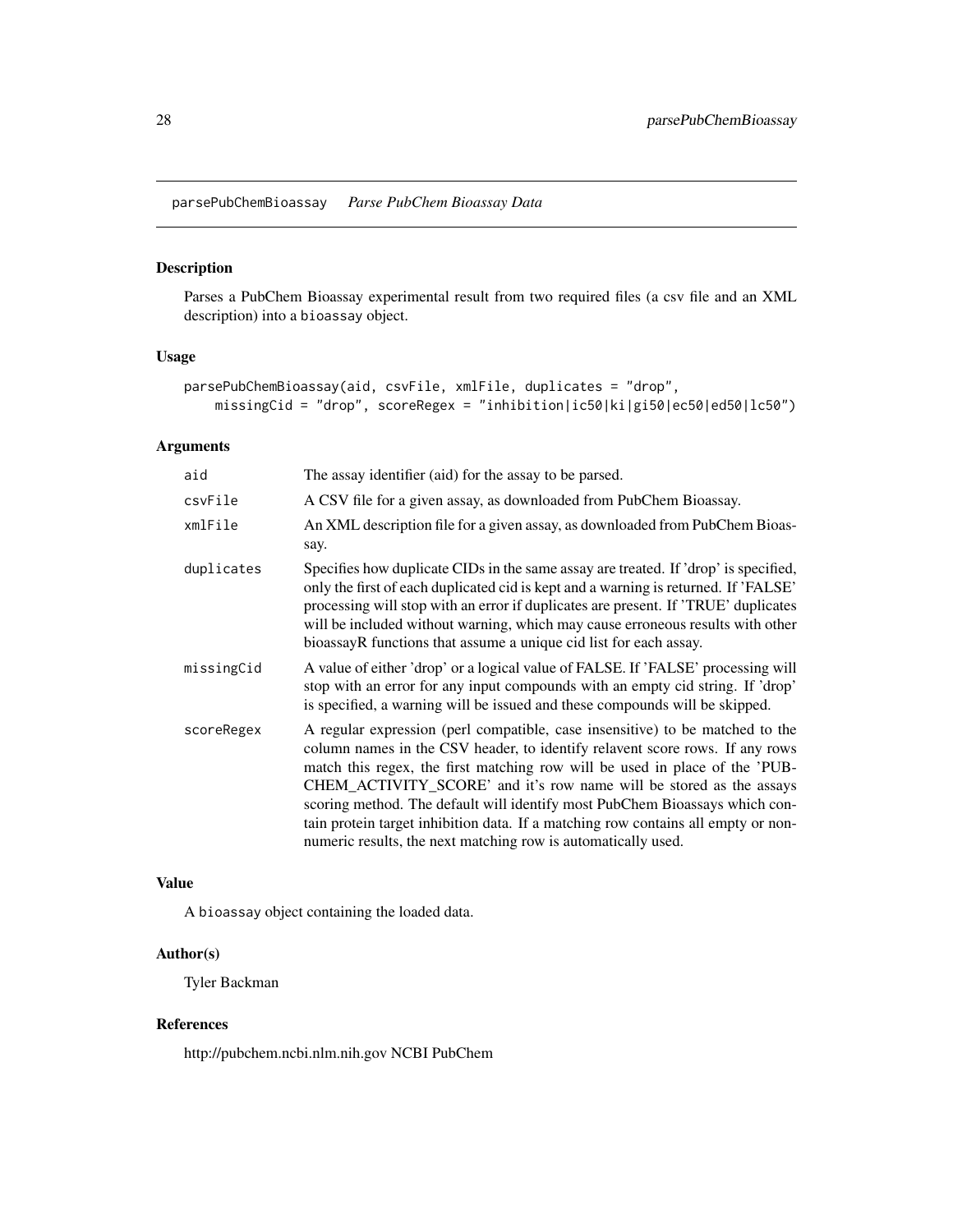## <span id="page-28-0"></span>perTargetMatrix 29

#### Examples

```
## get sample data locations
extdata_dir <- system.file("extdata", package="bioassayR")
assayDescriptionFile <- file.path(extdata_dir, "exampleAssay.xml")
activityScoresFile <- file.path(extdata_dir, "exampleScores.csv")
## parse files
myAssay <- parsePubChemBioassay("1000", activityScoresFile, assayDescriptionFile)
myAssay
```
<span id="page-28-1"></span>

| perTargetMatrix | Collapse a bioassaySet object from multiple assays by combining |
|-----------------|-----------------------------------------------------------------|
|                 | assays with a common target                                     |

## Description

Creates a sparseMatrix object which has an activity value for each distinct target identifier rather than each distinct assay. Users can optionally choose how replicates are resolved. By default active scores always take preference over inactives: if any assay for a given target vs compound combination shows active, this combination will be marked active in the resulting object. Either binary activity categories or scalar numeric scores can be used. When used with numeric data, this will create a Z-score compound vs. target matrix similar to High Throughput Screening Fingerprints (HTSFPs). This function is not designed for single assays with multiple targets, and if they are present only one of the targets will be considered.

#### Usage

```
perTargetMatrix(assays, inactives = TRUE, assayTargets = FALSE,
    targetOrder = FALSE, summarizeReplicates = "activesFirst",
    useNumericScores = FALSE)
```
#### Arguments

| assays       | A bioassay Set object with data from multiple assays, some of which may share<br>a common target. If used with useNumericScores = TRUE this should be the<br>output of scaleBioassaySet if a Z-score matrix is desired.                                                                                                                                                                                                                                                                                                                                                         |
|--------------|---------------------------------------------------------------------------------------------------------------------------------------------------------------------------------------------------------------------------------------------------------------------------------------------------------------------------------------------------------------------------------------------------------------------------------------------------------------------------------------------------------------------------------------------------------------------------------|
| inactives    | A logical value. Include both active and inactive scores. If FALSE only ac-<br>tive scores are returned. This is only used if useNumericScores = FALSE, with<br>numeric scores inactives are always considered.                                                                                                                                                                                                                                                                                                                                                                 |
| assayTargets | Provide a custom merge table of target identifiers for each assay. For example,<br>if you have clustered the targets of many assays into bins you can here merge<br>by common clusters instead of distinct targets. This must be vector of class<br>character with names that correspond to your assay ids (aids) and values that<br>correspond to desired targets or clusteres in the resulting matrix. Names and<br>targets should be represented as a character, even if they are numeric names.<br>Note that if an assay contains multiple targets, only the first is used. |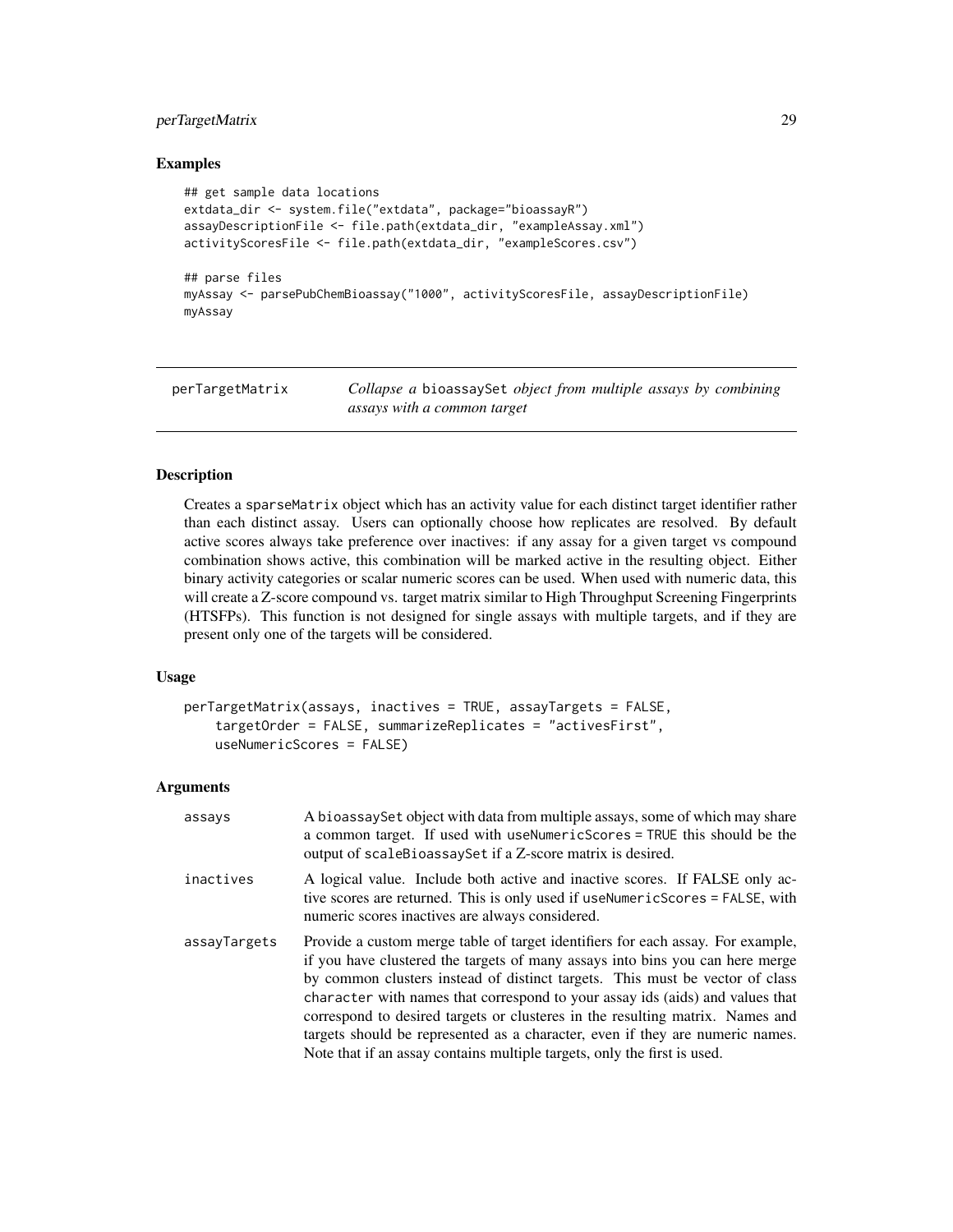targetOrder An optional character vector of desired target names in order. This will become the row names in the resulting sparse matrix in exact order, making it possible to coherently bind together sparse matricies of different compounds. If a target is omitted from this list it will be dropped in the result, and if an extra target is included it will show up with all '0' (untested) entries.

summarizeReplicates

Optionally allows users to choose how replicates (multiple assays sharing common compounds and targets) are resolved if they disagree. If 'activesFirst' any active score will take precedence over an inactive. If 'mode' the resulting score will be computed according to the statistical mode using as. numeric(names(which.max(table(x)))). Users can also optionally pass a function here which (for each cid/target pair) will receive a vector of '2' (active) and '1' (inactive) values (if useNumericScores = TRUE), and can then return any desired number as a summary to be included in the resulting table. For a large matrix, the default option 'activesFirst' offers the lowest computational overhead. When used with useNumericScores = TRUE the option 'activesFirst' will keep only the replicate with the greatest absolute value. To average across all replicates, one can pass the R function mean.

useNumericScores

A logical value. Use numeric score rather than binary data to create a scalar compound vs. target matrix. When used with the output of scaleBioassaySet this creates a Z-score compound vs. target matrix. NaN values are replaced with zeros, as these usually represent assays summarized with scaleBioassaySet where all compounds had an identical value. NA values are excluded, as these usually represent compounds that have no raw activity score. Warning: Be careful using this feature, as it can average/merge together assays scored by incompatible methods. You should confirm that the assays you are summarizing are scored and summarized in a way that makes sense.

## Value

When used with useNumericScores = FALSE a sparseMatrix which contains a value of 2 for each target vs compound combination which shows activity in at least one parent assay, a value of 1 for inactive combinations, and a value of zero for untested or ambiguous values. Note that this is different from older versions of bioassayR (1.6 and older) which used to return a value of 1 for actives and did not have the option to process inactives. When used with useNumericScores = TRUE the raw numeric scores are returned, with replicates summarized as specified with the summarizeReplicates option.

#### Author(s)

Tyler William H Backman

#### See Also

Functions: scaleBioassaySet, getAssays, bioactivityFingerprint

#### Examples

## connect to a test database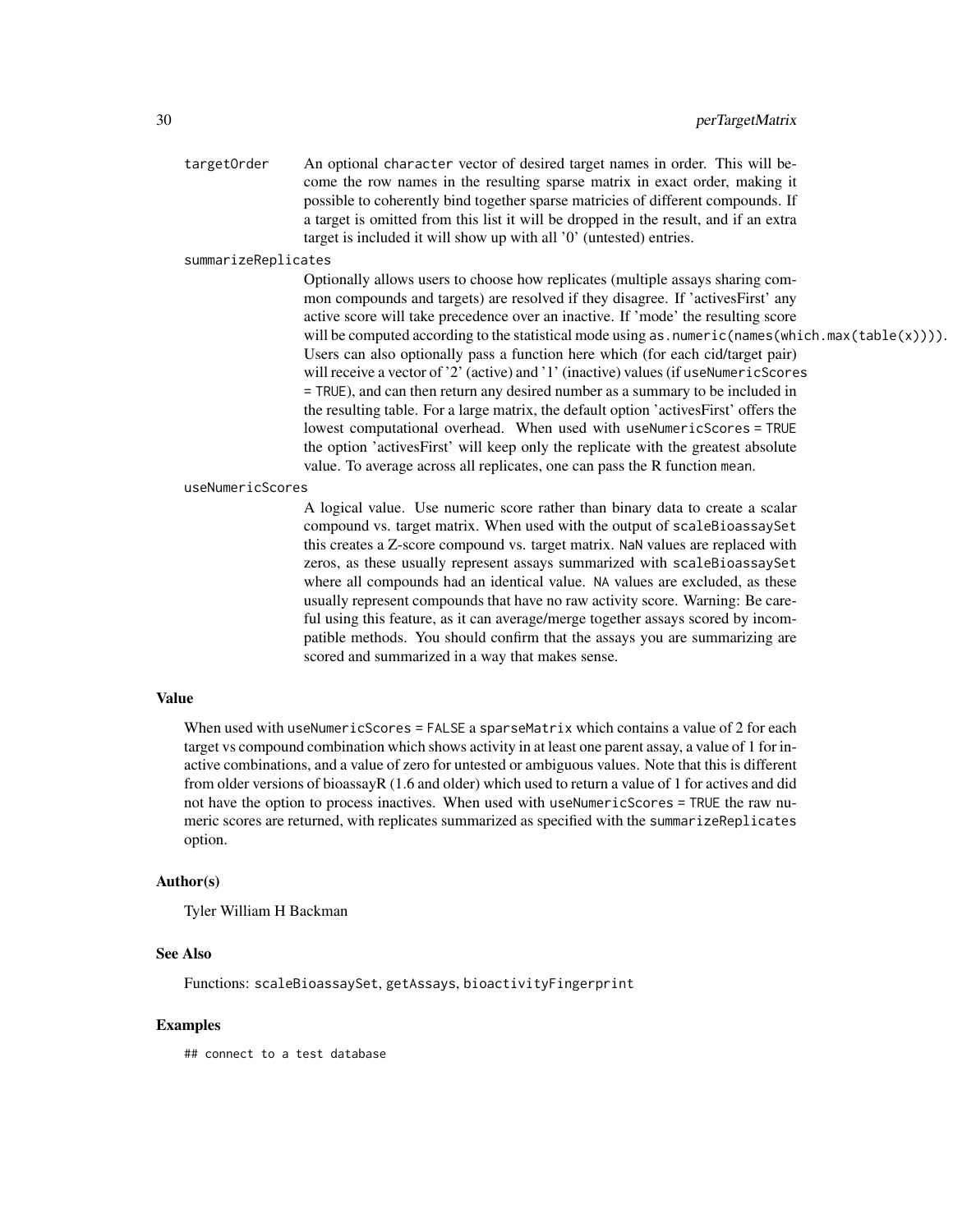## <span id="page-30-0"></span>queryBioassayDB 31

```
extdata_dir <- system.file("extdata", package="bioassayR")
sampleDatabasePath <- file.path(extdata_dir, "sampleDatabase.sqlite")
sampleDB <- connectBioassayDB(sampleDatabasePath)
## option 1: retrieve all data for three compounds
assays <- getBioassaySetByCids(sampleDB, c("2244","3715","133021"))
assays
## option 2: retrieve all data for three assays
assays <- getAssays(sampleDB, c("673509","103","105"))
assays
## collapse assays into perTargetMatrix
targetMatrix <- perTargetMatrix(assays)
targetMatrix
## disconnect from sample database
disconnectBioassayDB(sampleDB)
```
queryBioassayDB *Perform a SQL query on a bioassayR database*

#### Description

Provides extreme query flexibility by allowing the user to perform any SQLite query on a bioassayR database. This allows for analysis beyond that provided by the built in query functions.

#### Usage

```
queryBioassayDB(object, query)
```
## Arguments

| object | A BioassayDB object referring to a bioassayR database.                                   |
|--------|------------------------------------------------------------------------------------------|
| query  | A string containing a valid SQLite query (see SQLite documentation for more<br>details). |

## Value

A data.frame containing the results of the specified query.

#### Author(s)

Tyler Backman

#### References

http://www.sqlite.org provides a complete reference for SQLite syntax that can be used with this function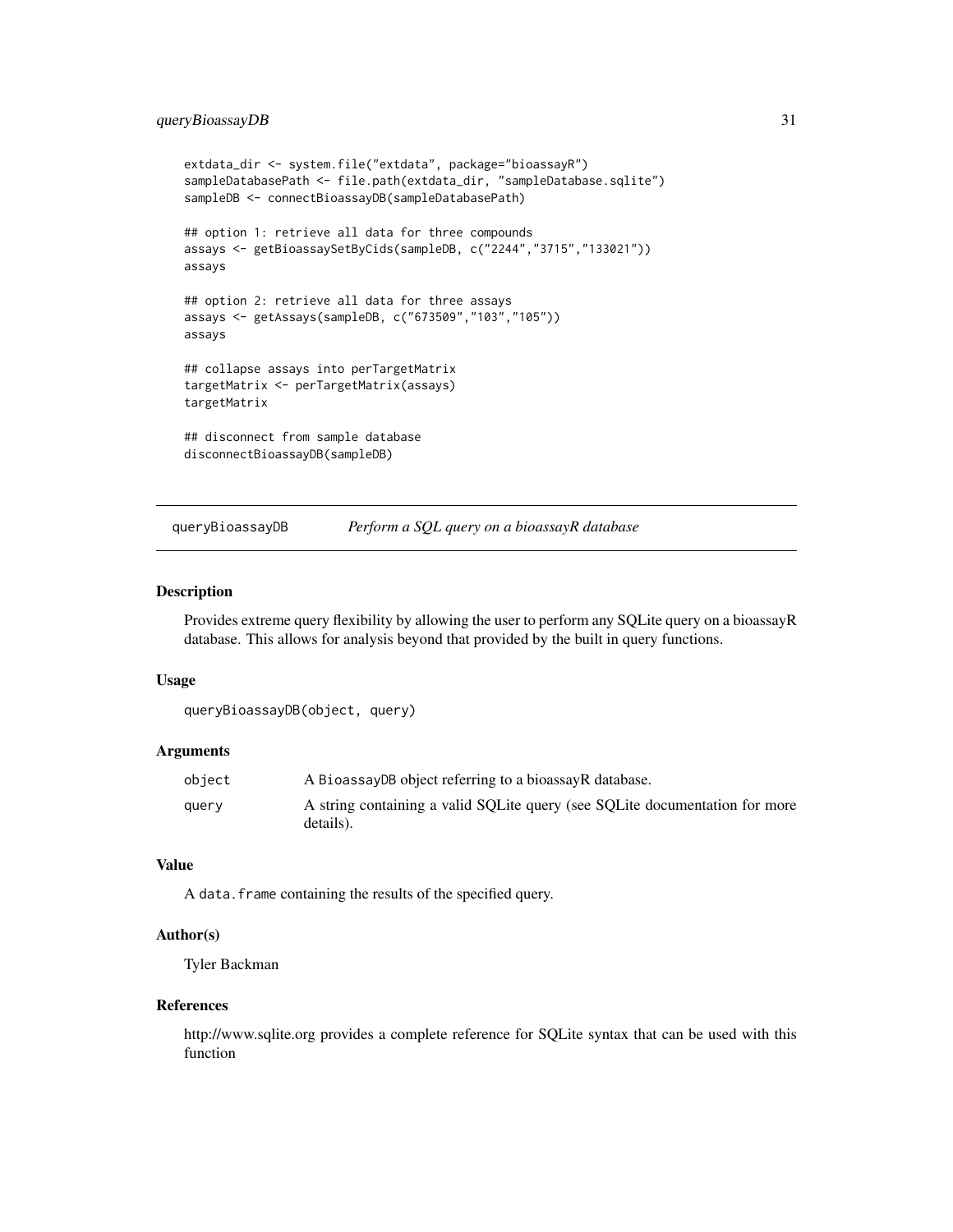## Examples

```
## connect to a test database
extdata_dir <- system.file("extdata", package="bioassayR")
sampleDatabasePath <- file.path(extdata_dir, "sampleDatabase.sqlite")
sampleDB <- connectBioassayDB(sampleDatabasePath)
## inspect the structure of the database before forming a query
queryBioassayDB(sampleDB, "SELECT * FROM sqlite_master WHERE type='table'")
## find all activity data for compound cid 2244
queryBioassayDB(sampleDB, "SELECT * FROM activity WHERE cid = '2244'")
## disconnect from database
disconnectBioassayDB(sampleDB)
```
samplebioassay *Sample activity data for use with bioassayR*

#### **Description**

This is sample bioactivity data, taken from assay identifier (aid) 1000 in the NCBI PubChem Bioassay database. These data are provided for testing the bioassayR library.

#### Usage

```
data(samplebioassay)
```
#### Format

A data frame with activity scores for 4 distinct compounds.

cid unique compound identifer activity 1=active, 0=inactive, NA=other score activity scores

#### Source

http://pubchem.ncbi.nlm.nih.gov NCBI PubChem

## References

http://pubchem.ncbi.nlm.nih.gov NCBI Pubchem

```
## create a new bioassay object from these sample data
data(samplebioassay)
myassay <- new("bioassay",aid="1000", source_id="PubChem BioAssay", targets="116516899",
    target_types="protein", scores=samplebioassay)
myassay
```
<span id="page-31-0"></span>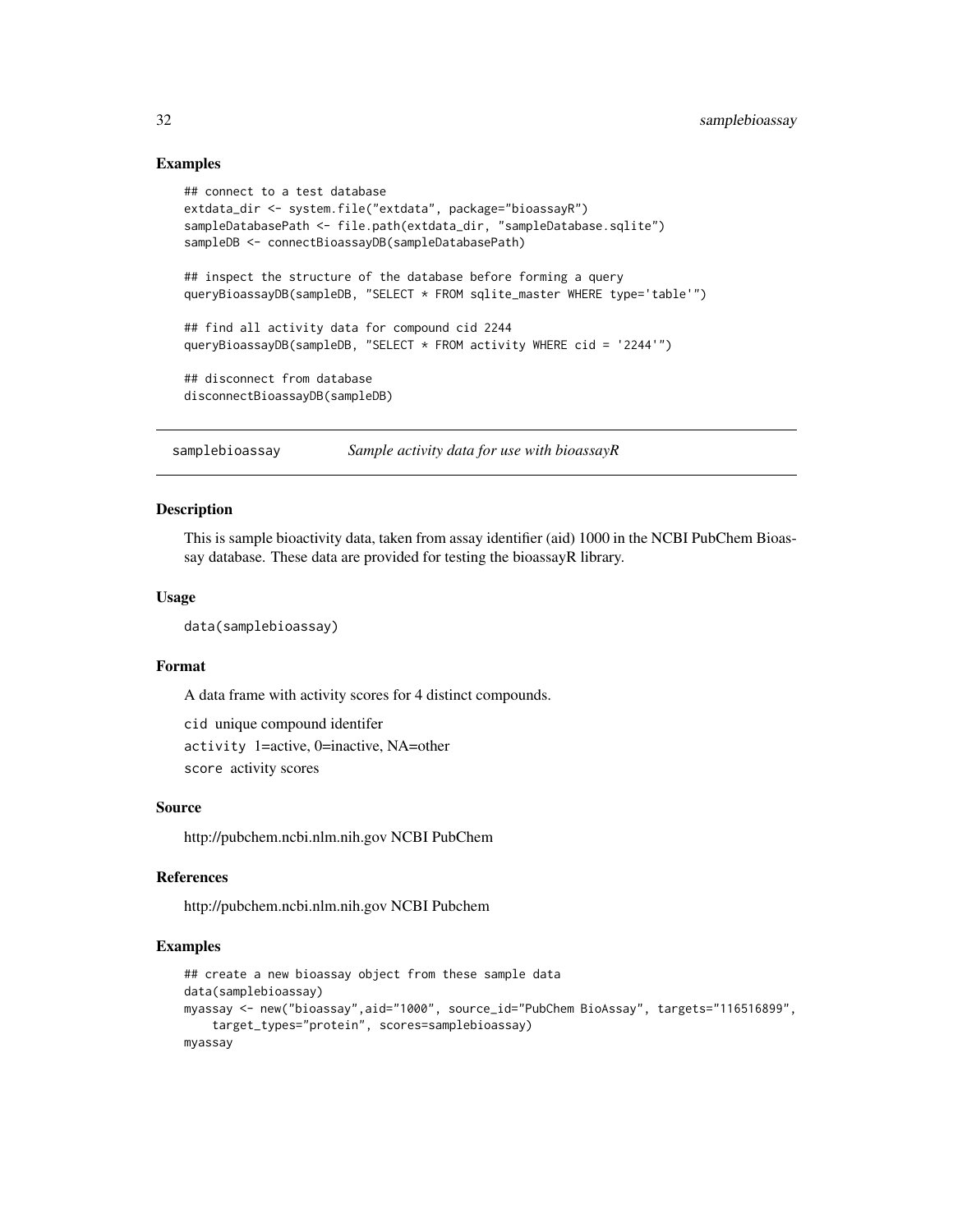<span id="page-32-0"></span>scaleBioassaySet *Centers and standardizes the numeric activity scores for a* bioassaySet *object (creates Z-scores)*

## Description

Converts the numeric activity scores for a bioassaySet object into per-assay Z-scores. Untested '0' values are not considered in computing the value, only actives and inactives. In essence, this is a special version of the R base scale function, which ignores missing entries in a sparse matrix instead of using them as zeros. A primary purpose of this function is to pass scaled results to perTargetMatrix, in order to compute a numeric Z-score compound vs. target matrix.

## Usage

```
scaleBioassaySet(bioassaySet, center=TRUE, scale=TRUE)
```
#### Arguments

| bioassaySet | A bioassaySet object with data from multiple assays. This should be created<br>with getAssays rather than getBioassaySetByCids, as the former includes the<br>full assay data whereas the latter omits scores for compounds other than those<br>specified, and therefore will not compute a coherent Z-score. |
|-------------|---------------------------------------------------------------------------------------------------------------------------------------------------------------------------------------------------------------------------------------------------------------------------------------------------------------|
| center      | A logical value. If center is TRUE then centering is done by subtracting the<br>assay means (omitting inconclusive NAs) from their corresponding scores, and<br>if center is FALSE, no centering is done.                                                                                                     |
| scale       | A logical value. Scaling is done by dividing the (centered) per-assay scores by<br>their standard deviations if center is TRUE, and the root mean square otherwise.<br>If scale is FALSE, no scaling is done.                                                                                                 |

#### Value

A bioassaySet object with standardized numeric scores, that can be accessed with scores(bioassaySet).

#### Author(s)

Tyler William H Backman

#### See Also

Functions: getAssays, perTargetMatrix

```
## connect to a test database
extdata_dir <- system.file("extdata", package="bioassayR")
sampleDatabasePath <- file.path(extdata_dir, "sampleDatabase.sqlite")
sampleDB <- connectBioassayDB(sampleDatabasePath)
```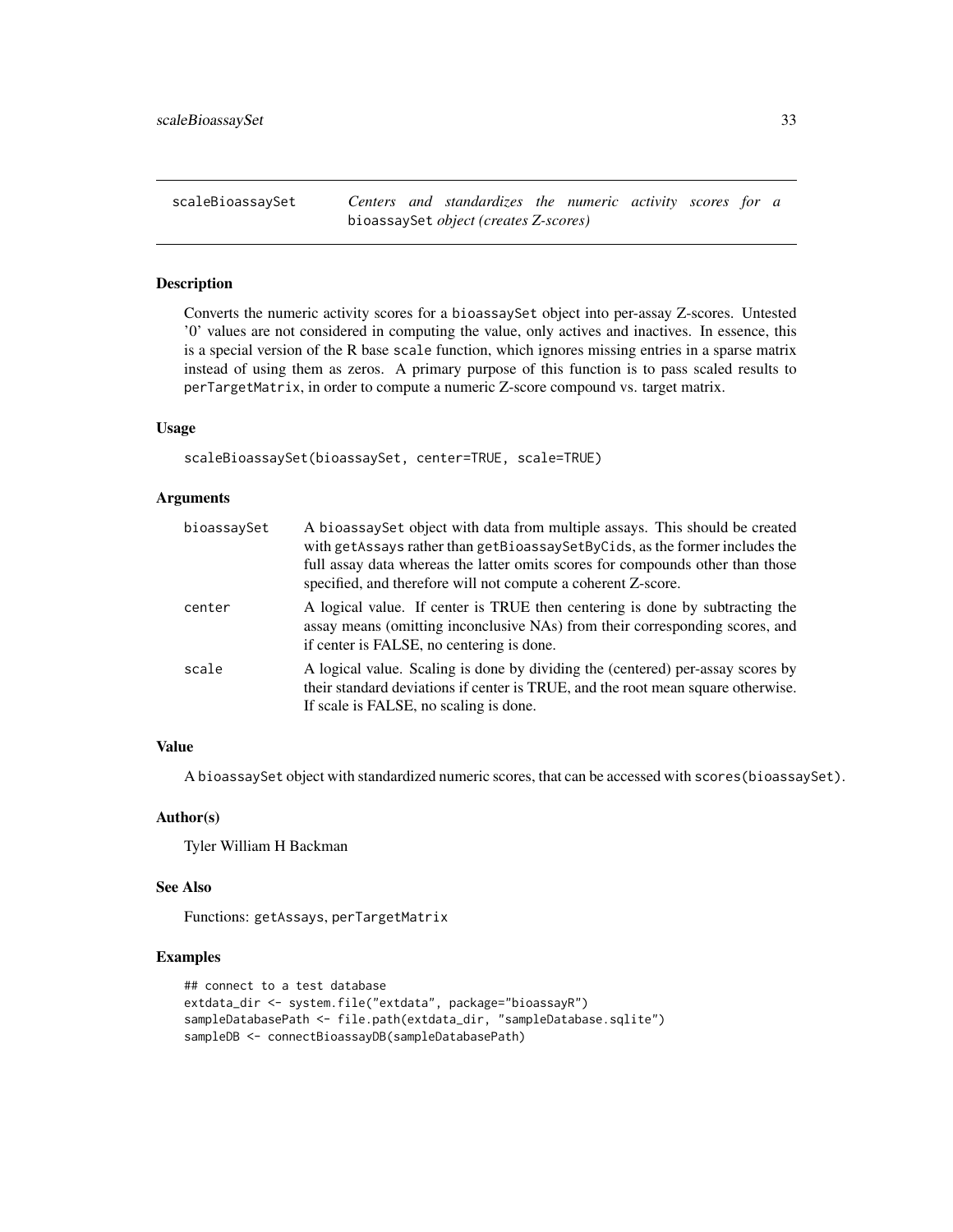```
## retrieve three assays
assays <- getAssays(sampleDB, c("347221","53211","624349"))
## disconnect from sample database
disconnectBioassayDB(sampleDB)
## compute and return standardized scores
scaledAssays <- scaleBioassaySet(assays)
## inspect scaled and unscaled scores
scores(assays)
scores(scaledAssays)
## NOTE: this example only returns non-NA Z-scores if tried with
## real data, not the test database used here
```

| screenedAtLeast | Return all compounds in the database screened at least 'minTargets' |
|-----------------|---------------------------------------------------------------------|
|                 | times.                                                              |

Returns all compound cids screened against at least 'minTargets' distinct target identifiers. For a very large database (such as PubChem Bioassay) this function may take a long time to run.

#### Usage

```
screenedAtLeast(database, minTargets, inconclusives=TRUE)
```
## Arguments

| database   | A BioassayDB database to query.                                                                                                                                                 |
|------------|---------------------------------------------------------------------------------------------------------------------------------------------------------------------------------|
| minTargets | The minimum number of distinct targets for each returned cid.                                                                                                                   |
|            | inconclusives Logical. If TRUE (the default) screening results with inconclusive (NA) are counted<br>towards minTargets. If FALSE only active and inactive results are counted. |

#### Value

Returns a character vector of all CIDs meeting the specified criteria.

#### Author(s)

Tyler Backman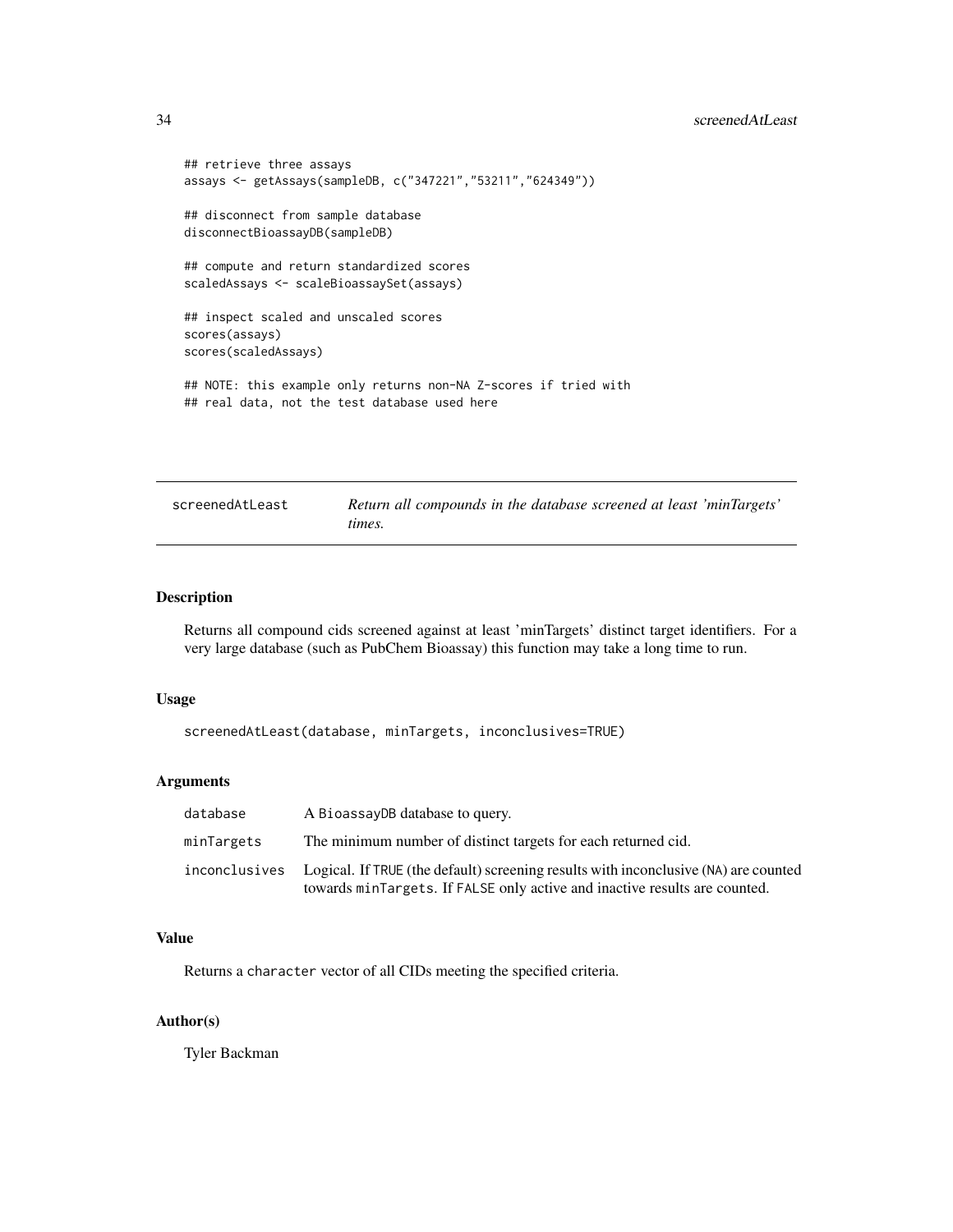## <span id="page-34-0"></span>selectiveAgainst 35

#### Examples

```
## connect to a test database
extdata_dir <- system.file("extdata", package="bioassayR")
sampleDatabasePath <- file.path(extdata_dir, "sampleDatabase.sqlite")
sampleDB <- connectBioassayDB(sampleDatabasePath)
## get all CIDS screened against at least 2 distinct targets
highlyScreened <- screenedAtLeast(sampleDB, 2)
highlyScreened
## get all CIDS screened against at least 2 distinct targets with conclusive results
highlyScreened <- screenedAtLeast(sampleDB, 2, inconclusives=FALSE)
highlyScreened
## disconnect from database
disconnectBioassayDB(sampleDB)
```

| selectiveAgainst | Identify small molecules with selective binding against a target of in- |
|------------------|-------------------------------------------------------------------------|
|                  | terest                                                                  |

#### Description

Allows the user to find compounds in the database that have been screened against a large number of distinct targets, but show high binding selectivity for a specific target of interest.

#### Usage

```
selectiveAgainst(database, target, maxCompounds = 10, minimumTargets = 10)
```
#### Arguments

| database     | A BioassayDB database to query.                                                                                                                            |
|--------------|------------------------------------------------------------------------------------------------------------------------------------------------------------|
| target       | A string or integer containing a target id referring to a target of interest.                                                                              |
| maxCompounds | An integer representing the number of resulting compounds to return.                                                                                       |
|              | minimumTargets An integer representing the minimum number of distinct targets a compound<br>must have been screened against to be included in the results. |

## Value

A data.frame where the row names represent each compound showing binding specificity against the specified target. The first column shows the number of distinct targets each compound shows activity against, and the second column shows the total number of distinct targets it has been screened against.

#### Author(s)

Tyler Backman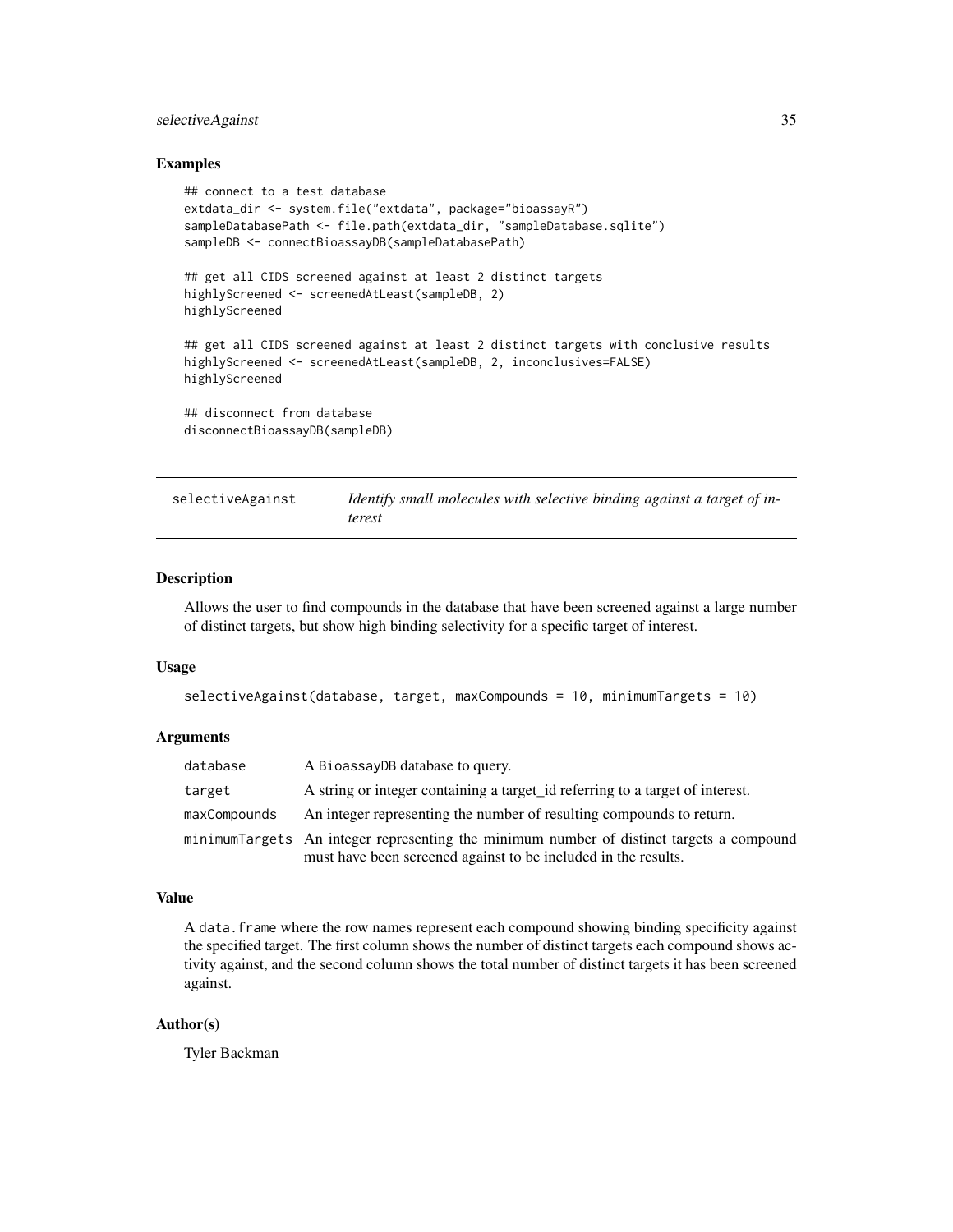## Examples

```
## connect to a test database
extdata_dir <- system.file("extdata", package="bioassayR")
sampleDatabasePath <- file.path(extdata_dir, "sampleDatabase.sqlite")
sampleDB <- connectBioassayDB(sampleDatabasePath)
## find target selective compounds active against a protein of interest
selectiveAgainst(sampleDB, target="166897622", maxCompounds=10,minimumTargets=20)
## disconnect from database
disconnectBioassayDB(sampleDB)
```
<span id="page-35-1"></span>targetSelectivity *Returns the target selectivity for a specified list of compounds (cids).*

## Description

Queries a BioassayDB database and returns the target selectivity of the specified cids.

#### Usage

```
targetSelectivity(database, cids, scoring = "total",
                  category=FALSE, multiTarget="keepOne")
```
## Arguments

| database    | A BioassayDB database to query.                                                                                                                                                                                                                                                                                                                                                                                                                                                                                                                                   |
|-------------|-------------------------------------------------------------------------------------------------------------------------------------------------------------------------------------------------------------------------------------------------------------------------------------------------------------------------------------------------------------------------------------------------------------------------------------------------------------------------------------------------------------------------------------------------------------------|
| cids        | A string or integer vector containing query cids referring to a small molecules.                                                                                                                                                                                                                                                                                                                                                                                                                                                                                  |
| scoring     | Must be one of two optional scoring methods "total" or "fraction". Fraction<br>returns the target selectivity for each compound as the fraction of screened dis-<br>tinct targets that showed activity in at least one assay. Total returns the total<br>number of active distinct targets for each compound, and does not consider in-<br>active targets in the calculation. If fractional activity is requested, active values<br>take precedence over inactives: if a target is both active and inactive in different<br>assays it will be regarded as active. |
| category    | Include only once in selectivity counts any targets which share a common anno-<br>tation of this category (as used by the translateTargetId and loadIdMapping<br>functions). For example, with the PubChem BioAssay database one could use<br>"UniProt", "kClust", or "domains" to get selectivity by targets with unique UniProt<br>identifiers, distinct amino acid sequences, or Pfam domains respectively (the lat-<br>ter is also known as domain selectivity).                                                                                              |
| multiTarget | Decides how selectivity is counted with regard to multi-target assays. If "drop"<br>these assays are excluded entirely. If "keepOne" only the first target in the<br>database is considered. If "all" they are counted separately towards the total.                                                                                                                                                                                                                                                                                                              |

<span id="page-35-0"></span>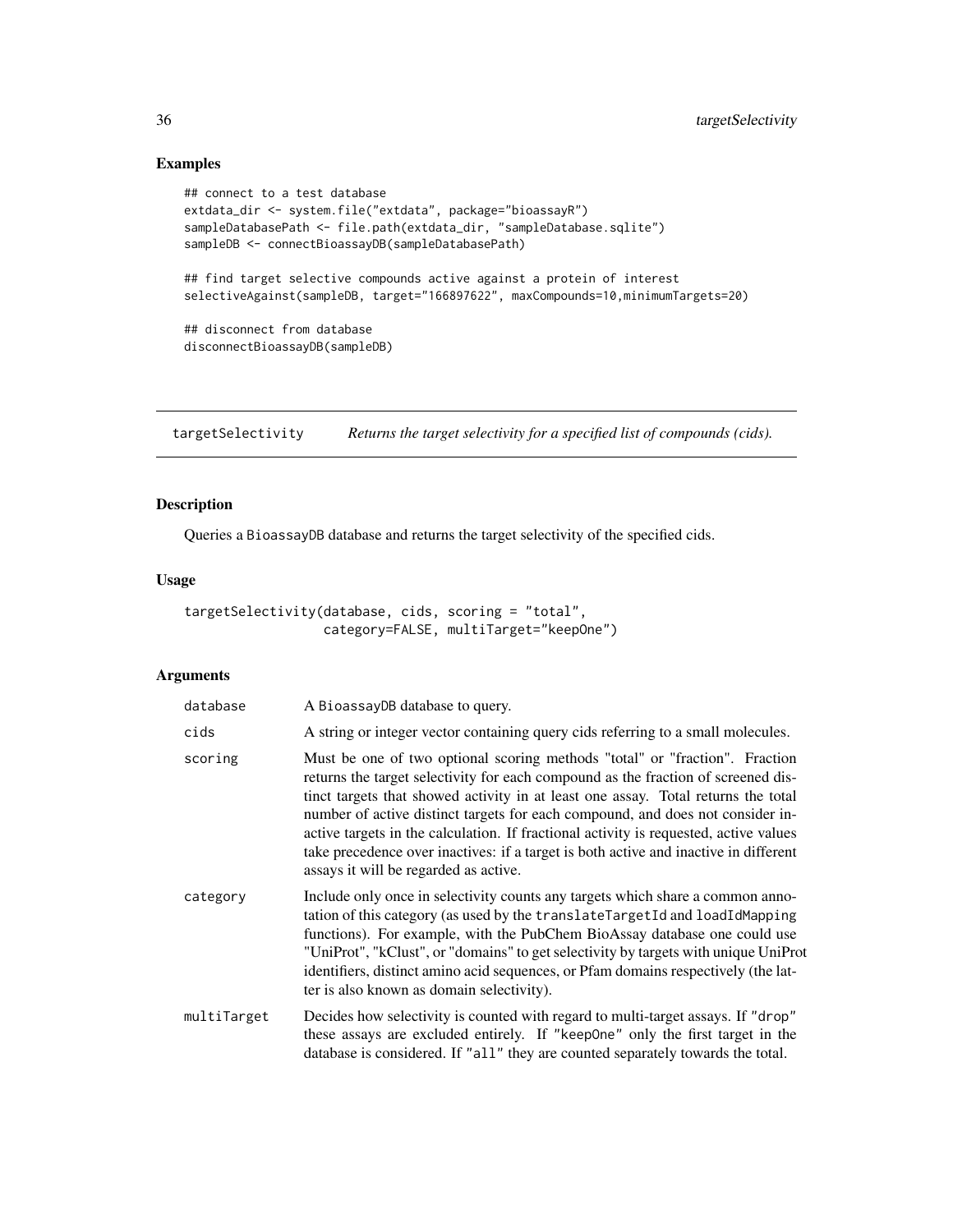## <span id="page-36-0"></span>translateTargetId 37

## Value

Returns an numeric vector containing the target selectivity for each query compound. Returned entires are named by their corresponding cid.

#### Author(s)

Tyler Backman

#### See Also

[translateTargetId](#page-36-1) [loadIdMapping](#page-25-1)

#### Examples

```
## connect to a test database
extdata_dir <- system.file("extdata", package="bioassayR")
sampleDatabasePath <- file.path(extdata_dir, "sampleDatabase.sqlite")
sampleDB <- connectBioassayDB(sampleDatabasePath)
## make a vector with compounds of interest
compoundsOfInterest <- c(2244, 2662, 3033)
## get "total" active targets for each compound of interest
targetSelectivity(sampleDB, compoundsOfInterest, scoring="total")
## get fraction of active targets for each compound of interest
targetSelectivity(sampleDB, compoundsOfInterest, scoring="fraction")
## disconnect from database
disconnectBioassayDB(sampleDB)
```
<span id="page-36-1"></span>translateTargetId *Translate a protein target identifier to another identifier system*

## **Description**

Returns a character vector of the protein target identifiers using the specified category (classification system). This is most often used to translate NCBI Protein GI numbers (as provided with the pre-build PubChem Bioassay database) into UniProt identifiers.

#### Usage

```
translateTargetId(database, target, category, fromCategory = "GI")
```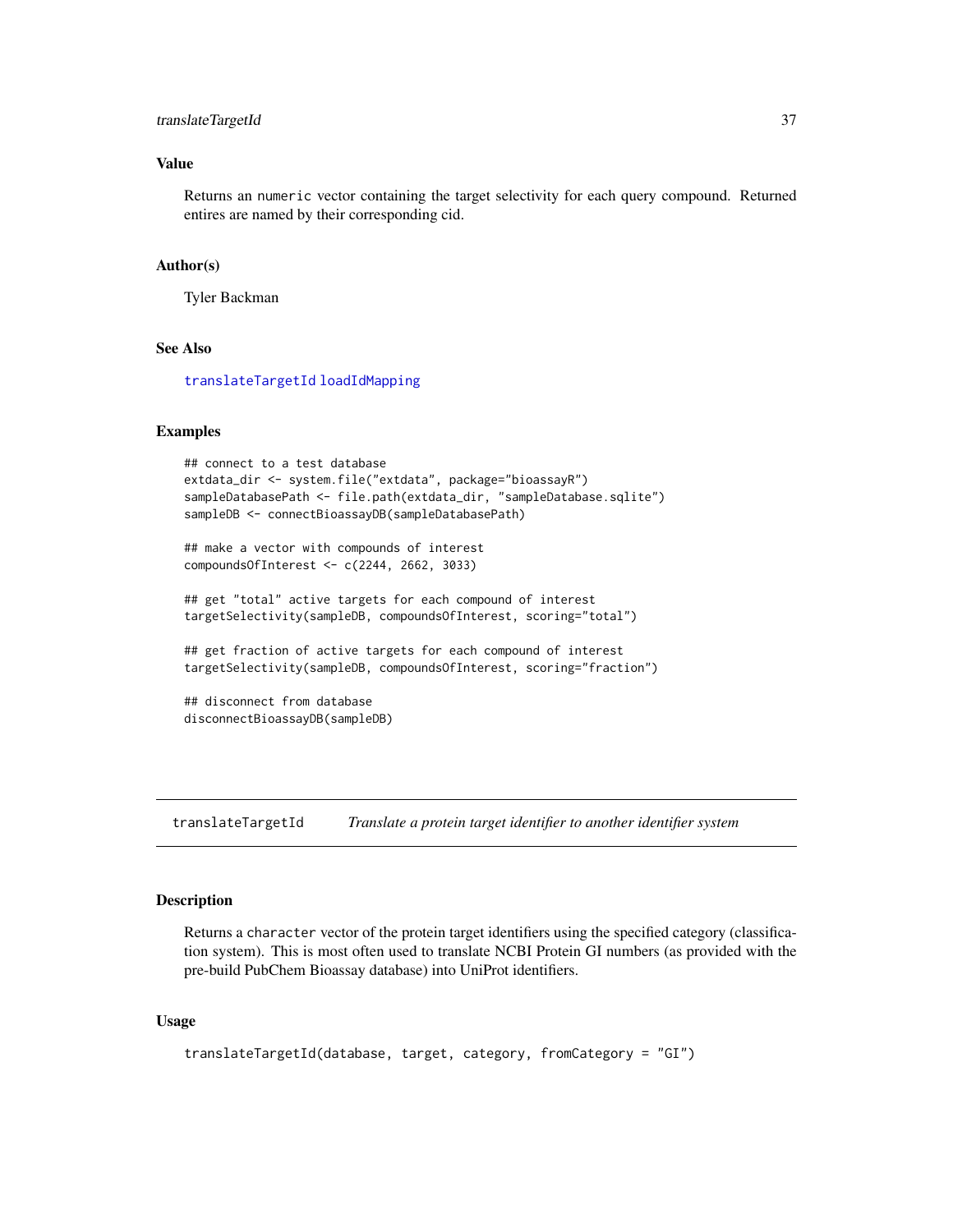#### <span id="page-37-0"></span>**Arguments**

| database     | A BioassayDB database to query.                                                                      |
|--------------|------------------------------------------------------------------------------------------------------|
| target       | A protein target identifier to query (as set by the category option, with a default<br>of " $GI$ "). |
| category     | The specified identifier type to return, such as 'UniProt'.                                          |
| fromCategory | The identifier type of the query (default "GI").                                                     |

## Value

A character vector of the protein target identifiers of the category specified for the target specified. An NA is returned if no matching values exist in the database.

#### Author(s)

Tyler Backman

#### References

http://www.ncbi.nlm.nih.gov/protein NCBI Protein Database http://www.uniprot.org UniProt Protein Database

## See Also

#### [loadIdMapping](#page-25-1)

```
## create sample database
myDatabaseFilename <- tempfile()
mydb <- newBioassayDB(myDatabaseFilename, indexed=FALSE)
## load a sample translation from GI 6686268 to UniProt P11712
loadIdMapping(mydb, "6686268", "UniProt", "P11712")
## get UniProt identifier(s) for GI Number 6686268
UniProtIds <- translateTargetId(mydb, "6686268", "UniProt")
UniProtIds
## get GI identifier(s) for UniProt ID P11712
GIs <- translateTargetId(mydb, "P11712", "GI", "UniProt")
GIs
## disconnect from and delete sample database
disconnectBioassayDB(mydb)
unlink(myDatabaseFilename)
```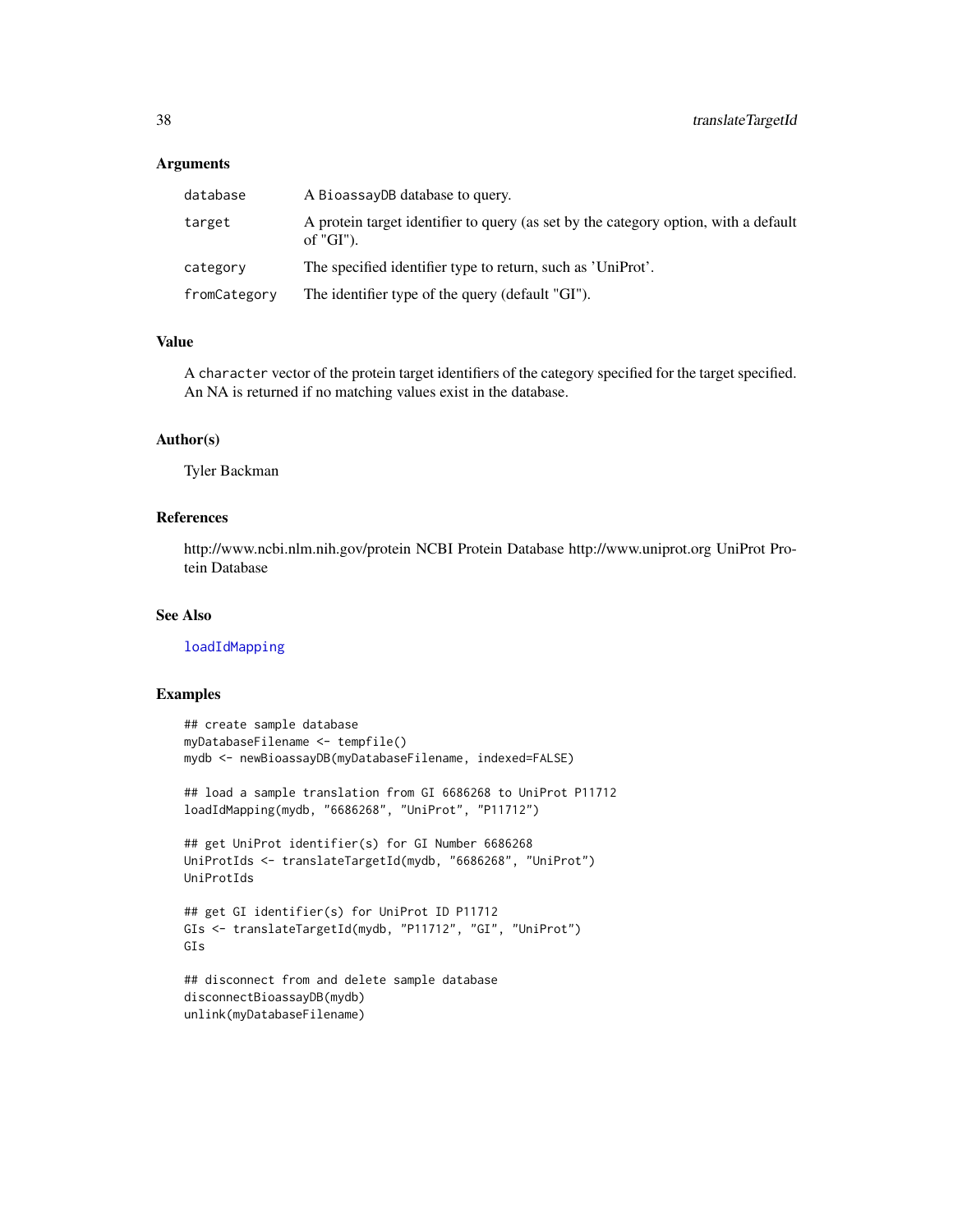<span id="page-38-0"></span>

| trinarvSimilaritv | Computes the tanimoto similarity coefficient between the bioactivity<br>profiles of two compounds, each represented as a column in a com-<br>pound vs. target sparse matrix |
|-------------------|-----------------------------------------------------------------------------------------------------------------------------------------------------------------------------|
|                   |                                                                                                                                                                             |

This computes tanimoto similarity coefficients between bioactivity profiles in a sparse matrix aware way, where only commonly tested targets are considered. The computation is trinary in that each compound is a column in a compound vs target matrix with three possible values  $(2 = active, 1 = in-)$ active, 0=untested or inconclusive) as generated by the perTargetMatrix function. A comparison will return a value of NA unless one of the two minimum thresholds is satisfied, either a minimum number of shared screened targets, or a minimum number of shared active targets as performed in Dancik, V. et al. (see references).

#### Usage

```
trinarySimilarity(queryMatrix, targetMatrix,
   minSharedScreenedTargets = 12, minSharedActiveTargets = 3)
```
#### Arguments

```
queryMatrix This is a compound vs. target sparse matrix representing the bioactivity pro-
                 files for one compounds across one or more assays or targets. The format
                 must be a dgCMatrix sparse matrix as computed by the perTargetMatrix
                 function with the option useNumericScores = FALSE. This should be a single
                 column representing the bioactivity profile for a single compound. This can
                 be extracted from a larger compound vs. target sparse matrix with queryMa-
                 trix[,colNumber,drop=FALSE] where colNumber is the desired compound col-
                 umn number.
```
targetMatrix This is a compound vs. target sparse matrix representing the bioactivity profiles for one or more compounds across one or more assays or targets. The format must be dgCMatrix sparse matrix as computed by the perTargetMatrix function with the option useNumericScores = FALSE. Similarity will be computed between the query and each column of this matrix individually.

minSharedScreenedTargets

A numeric value specifying the minimum number of shared screened targets needed for a meaningful similarity computation. If both this threshold and minSharedActiveTargets are unsatisfied, the returned result will be NA instead of a computed value. The default of 12 was determined taken from Dancik, V. et al. (see references) as experimentally determined to result in meaningful predictions.

minSharedActiveTargets

A numeric value specifying the minimum number of shared active targets needed for a meaningful similarity computation. If both this threshold and minSharedScreenedTargets are unsatisfied, the returned result will be NA instead of a computed value. The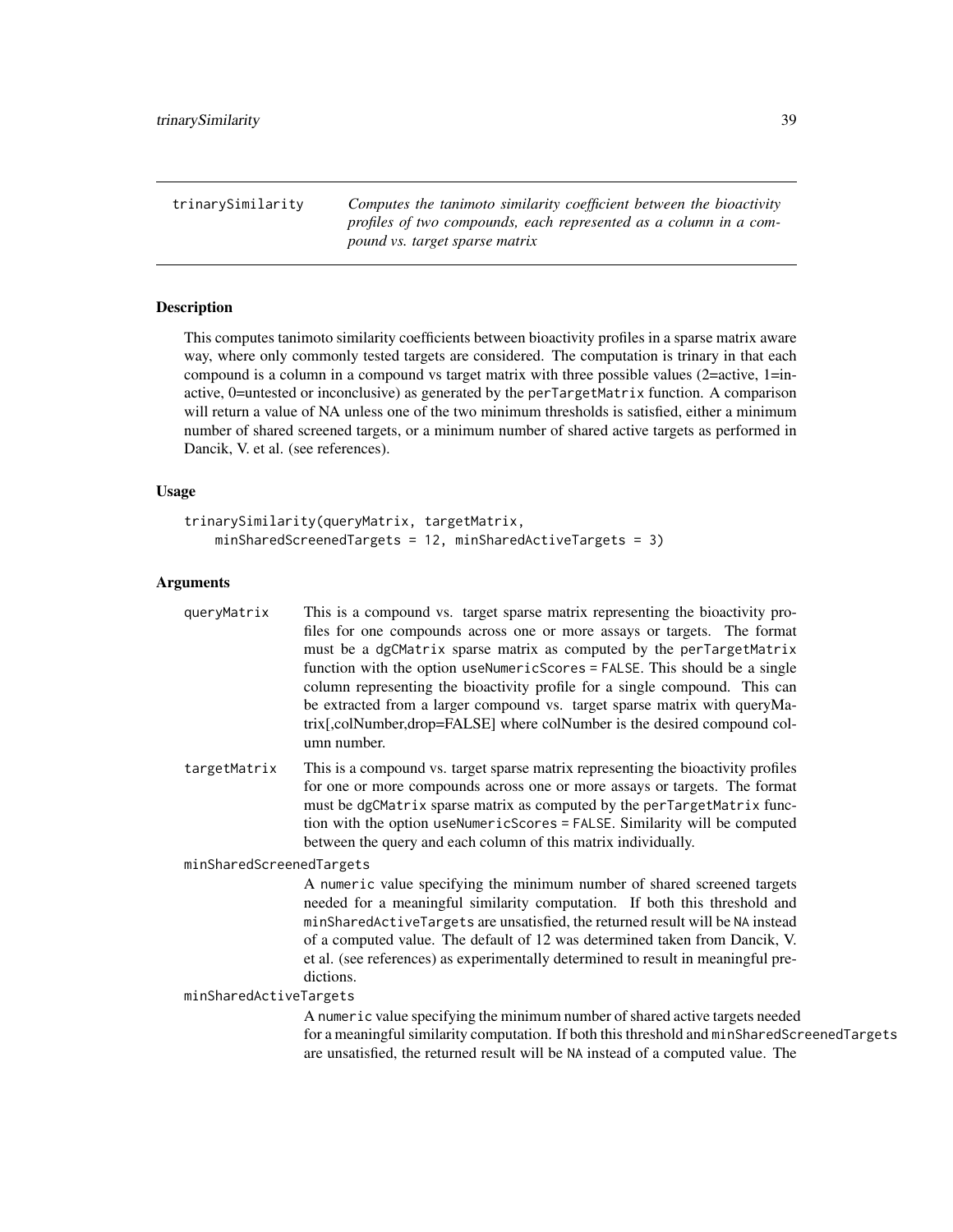default of 3 was determined taken from Dancik, V. et al. (see references) as experimentally determined to result in meaningful predictions.

## <span id="page-39-0"></span>Value

A numeric vector where each element represents the tanimoto similarity between the queryMatrix and a given row in the targetMatrix where only the shared set of commonly screened targets is considered. If both the minSharedScreenedTargets and minSharedActiveTargets thresholds are unsatisfied, an NA will be returned for the given similarity value. An NA will also be returned if the tanimoto coefficient is undefined due to a zero in the denominator, which occurs when neither compound was found active against any of the commonly screened targets.

#### Author(s)

Tyler Backman

#### References

Tanimoto similarity coefficient: Tanimoto TT (1957) IBM Internal Report 17th Nov see also Jaccard P (1901) Bulletin del la Societe Vaudoisedes Sciences Naturelles 37, 241-272.

Dancik, V. et al. Connecting Small Molecules with Similar Assay Performance Profiles Leads to New Biological Hypotheses. J Biomol Screen 19, 771-781 (2014).

## See Also

[perTargetMatrix](#page-28-1) [getBioassaySetByCids](#page-22-1) [bioactivityFingerprint](#page-9-1)

```
## connect to a test database
extdata_dir <- system.file("extdata", package="bioassayR")
sampleDatabasePath <- file.path(extdata_dir, "sampleDatabase.sqlite")
sampleDB <- connectBioassayDB(sampleDatabasePath)
```

```
## retrieve activity data for three compounds
assays <- getBioassaySetByCids(sampleDB, c("2244","3715","133021"))
```

```
## collapse assays into perTargetMatrix
targetMatrix <- perTargetMatrix(assays)
```

```
## compute similarity between first column and all columns
queryMatrix <- targetMatrix[,1,drop=FALSE]
trinarySimilarity(queryMatrix, targetMatrix)
```

```
## disconnect from sample database
disconnectBioassayDB(sampleDB)
```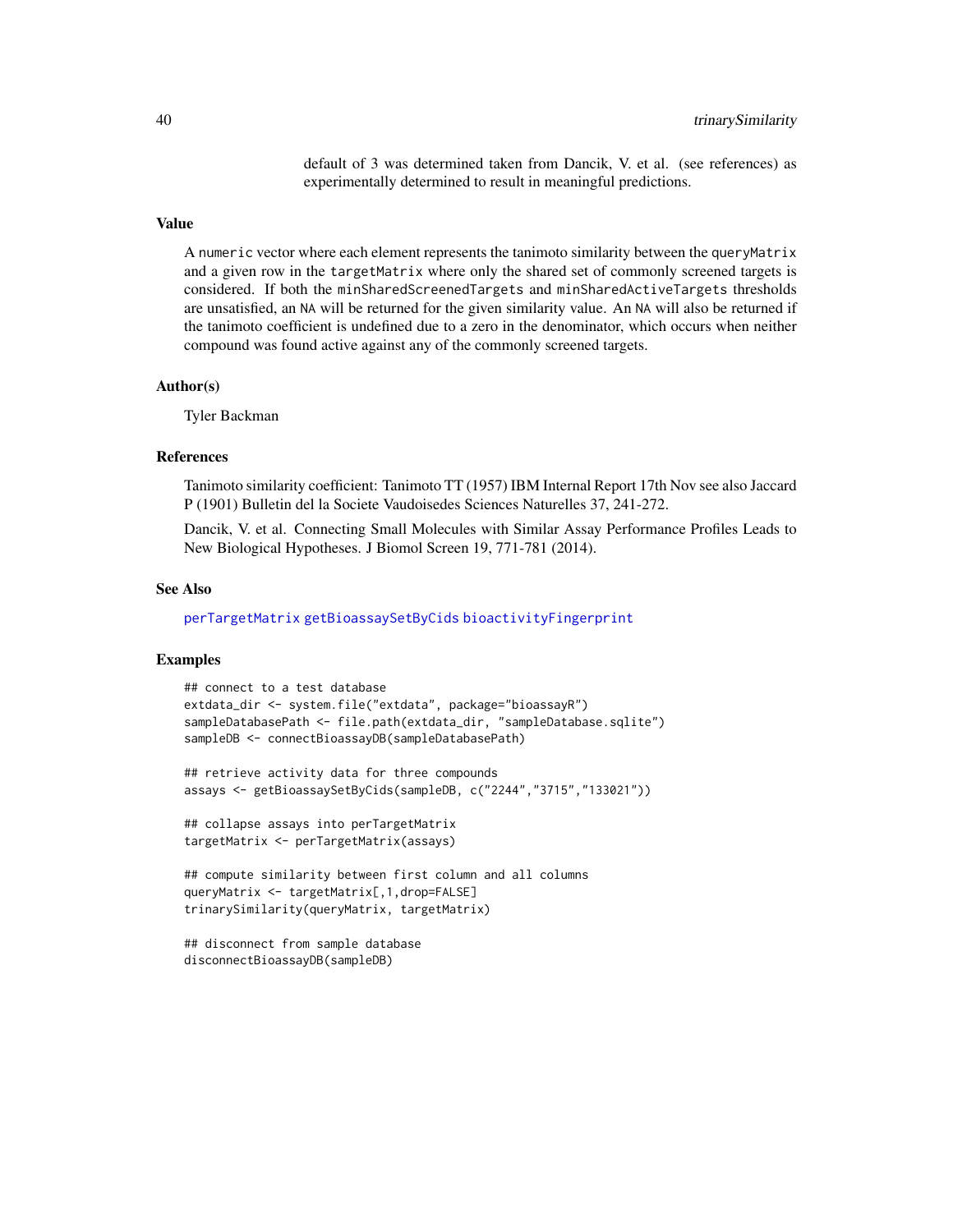# <span id="page-40-0"></span>**Index**

∗ classes bioassay-class, [11](#page-10-0) BioassayDB-class, [13](#page-12-0) bioassaySet-class, [14](#page-13-0) ∗ datasets samplebioassay, [32](#page-31-0) ∗ utilities activeAgainst, [3](#page-2-0) activeTargets, [4](#page-3-0) addBioassayIndex, [5](#page-4-0) addDataSource, [6](#page-5-0) allCids, [7](#page-6-0) allTargets, [8](#page-7-0) assaySetTargets, [9](#page-8-0) bioactivityFingerprint, [10](#page-9-0) connectBioassayDB, [15](#page-14-0) crossReactivityProbability, [16](#page-15-0) disconnectBioassayDB, [18](#page-17-0) dropBioassay, [19](#page-18-0) dropBioassayIndex, [20](#page-19-0) getAssay, [21](#page-20-0) getAssays, [22](#page-21-0) getBioassaySetByCids, [23](#page-22-0) inactiveTargets, [24](#page-23-0) loadBioassay, [25](#page-24-0) loadIdMapping, [26](#page-25-0) newBioassayDB, [27](#page-26-0) parsePubChemBioassay, [28](#page-27-0) perTargetMatrix, [29](#page-28-0) queryBioassayDB, [31](#page-30-0) scaleBioassaySet, [33](#page-32-0) screenedAtLeast, [34](#page-33-0) selectiveAgainst, [35](#page-34-0) targetSelectivity, [36](#page-35-0) translateTargetId, [37](#page-36-0) trinarySimilarity, [39](#page-38-0)

activeAgainst, [3](#page-2-0) activeTargets, [4,](#page-3-0) *[24](#page-23-0)* activity *(*bioassaySet-class*)*, [14](#page-13-0) activity,bioassaySet-method *(*bioassaySet-class*)*, [14](#page-13-0) activity<- *(*bioassaySet-class*)*, [14](#page-13-0) activity<-,bioassaySet-method *(*bioassaySet-class*)*, [14](#page-13-0) addBioassayIndex, [5](#page-4-0) addDataSource, [6](#page-5-0) aid *(*bioassay-class*)*, [11](#page-10-0) aid,bioassay-method *(*bioassay-class*)*, [11](#page-10-0) aid<- *(*bioassay-class*)*, [11](#page-10-0) aid<-,bioassay-method *(*bioassay-class*)*, [11](#page-10-0) allCids, [7](#page-6-0) allTargets, [8](#page-7-0) assay\_type *(*bioassay-class*)*, [11](#page-10-0) assay\_type,bioassay-method *(*bioassay-class*)*, [11](#page-10-0) assay\_type,bioassaySet-method *(*bioassaySet-class*)*, [14](#page-13-0) assay\_type<- *(*bioassay-class*)*, [11](#page-10-0) assay\_type<-,bioassay-method *(*bioassay-class*)*, [11](#page-10-0) assay\_type<-,bioassaySet-method *(*bioassaySet-class*)*, [14](#page-13-0) assaySetTargets, [9](#page-8-0)

```
bioactivityFingerprint, 10, 40
bioassay (bioassay-class), 11
bioassay-class, 11
BioassayDB-class, 13
bioassaySet-class, 14
```

```
connectBioassayDB, 15
crossReactivityPrior
        (crossReactivityProbability),
        16
crossReactivityProbability, 16
```

```
disconnectBioassayDB, 18
dropBioassay, 19
```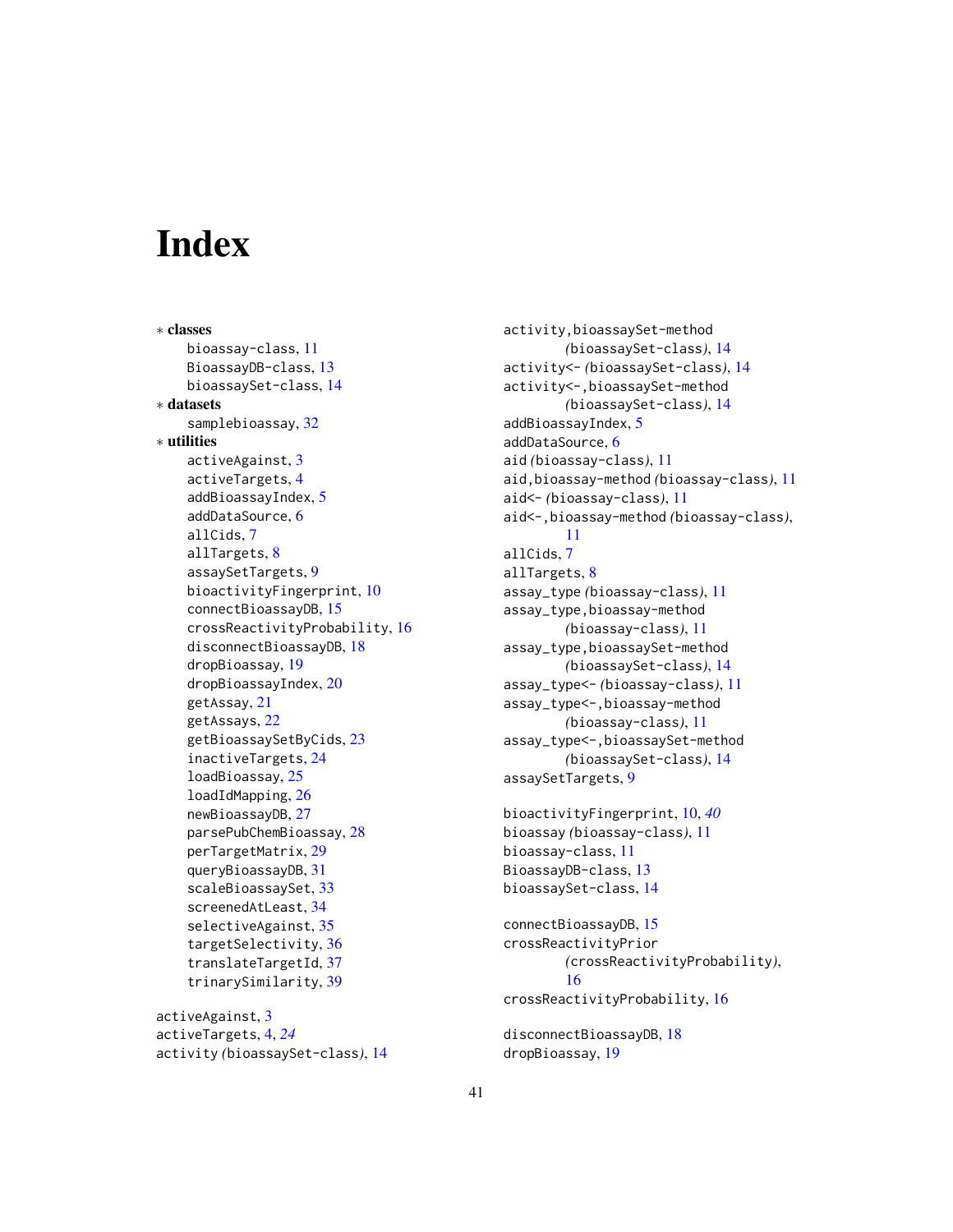```
42 INDEX
dropBioassayIndex, 20
getAssay, 21
getAssays, 22
getBioassaySetByCids, 23, 40
inactiveTargets, 4, 24
loadBioassay, 25
loadIdMapping, 26, 37, 38
newBioassayDB, 27
organism (bioassay-class), 11
organism,bioassay-method
       (bioassay-class), 11
organism,bioassaySet-method
       (bioassaySet-class), 14
organism<- (bioassay-class), 11
organism<-,bioassay-method
       (bioassay-class), 11
organism<-,bioassaySet-method
       (bioassaySet-class), 14
parsePubChemBioassay, 28
pbeta, 18
perTargetMatrix, 18, 29, 40
queryBioassayDB, 31
queryBioassayDB,BioassayDB-method
       (BioassayDB-class), 13
samplebioassay, 32
scaleBioassaySet, 33
scores (bioassay-class), 11
```
scores,bioassay-method *(*bioassay-class*)*, [11](#page-10-0) scores,bioassaySet-method *(*bioassaySet-class*)*, [14](#page-13-0) scores<- *(*bioassay-class*)*, [11](#page-10-0) scores<-,bioassay-method *(*bioassay-class*)*, [11](#page-10-0) scores<-,bioassaySet-method *(*bioassaySet-class*)*, [14](#page-13-0) scoring *(*bioassay-class*)*, [11](#page-10-0) scoring,bioassay-method *(*bioassay-class*)*, [11](#page-10-0) scoring,bioassaySet-method *(*bioassaySet-class*)*, [14](#page-13-0) scoring<- *(*bioassay-class*)*, [11](#page-10-0)

scoring<-,bioassay-method *(*bioassay-class*)*, [11](#page-10-0) scoring<-,bioassaySet-method *(*bioassaySet-class*)*, [14](#page-13-0) screenedAtLeast, [34](#page-33-0) selectiveAgainst, [35](#page-34-0) show *(*bioassay-class*)*, [11](#page-10-0) show,bioassay-method *(*bioassay-class*)*, [11](#page-10-0) show,BioassayDB-method *(*BioassayDB-class*)*, [13](#page-12-0) show,bioassaySet-method *(*bioassaySet-class*)*, [14](#page-13-0) source\_id *(*bioassay-class*)*, [11](#page-10-0) source\_id,bioassay-method *(*bioassay-class*)*, [11](#page-10-0) source\_id,bioassaySet-method *(*bioassaySet-class*)*, [14](#page-13-0) source\_id<- *(*bioassay-class*)*, [11](#page-10-0) source\_id<-,bioassay-method *(*bioassay-class*)*, [11](#page-10-0) source\_id<-,bioassaySet-method *(*bioassaySet-class*)*, [14](#page-13-0) sources *(*bioassaySet-class*)*, [14](#page-13-0) sources,bioassaySet-method *(*bioassaySet-class*)*, [14](#page-13-0) sources<- *(*bioassaySet-class*)*, [14](#page-13-0) sources<-,bioassaySet-method *(*bioassaySet-class*)*, [14](#page-13-0)

```
target_types (bioassay-class), 11
target_types,bioassay-method
        (bioassay-class), 11
target_types,bioassaySet-method
        (bioassaySet-class), 14
target_types<- (bioassay-class), 11
target_types<-,bioassay-method
        (bioassay-class), 11
target_types<-,bioassaySet-method
        (bioassaySet-class), 14
targets (bioassay-class), 11
targets,bioassay-method
        (bioassay-class), 11
targets,bioassaySet-method
        (bioassaySet-class), 14
targets<- (bioassay-class), 11
targets<-,bioassay-method
        (bioassay-class), 11
```